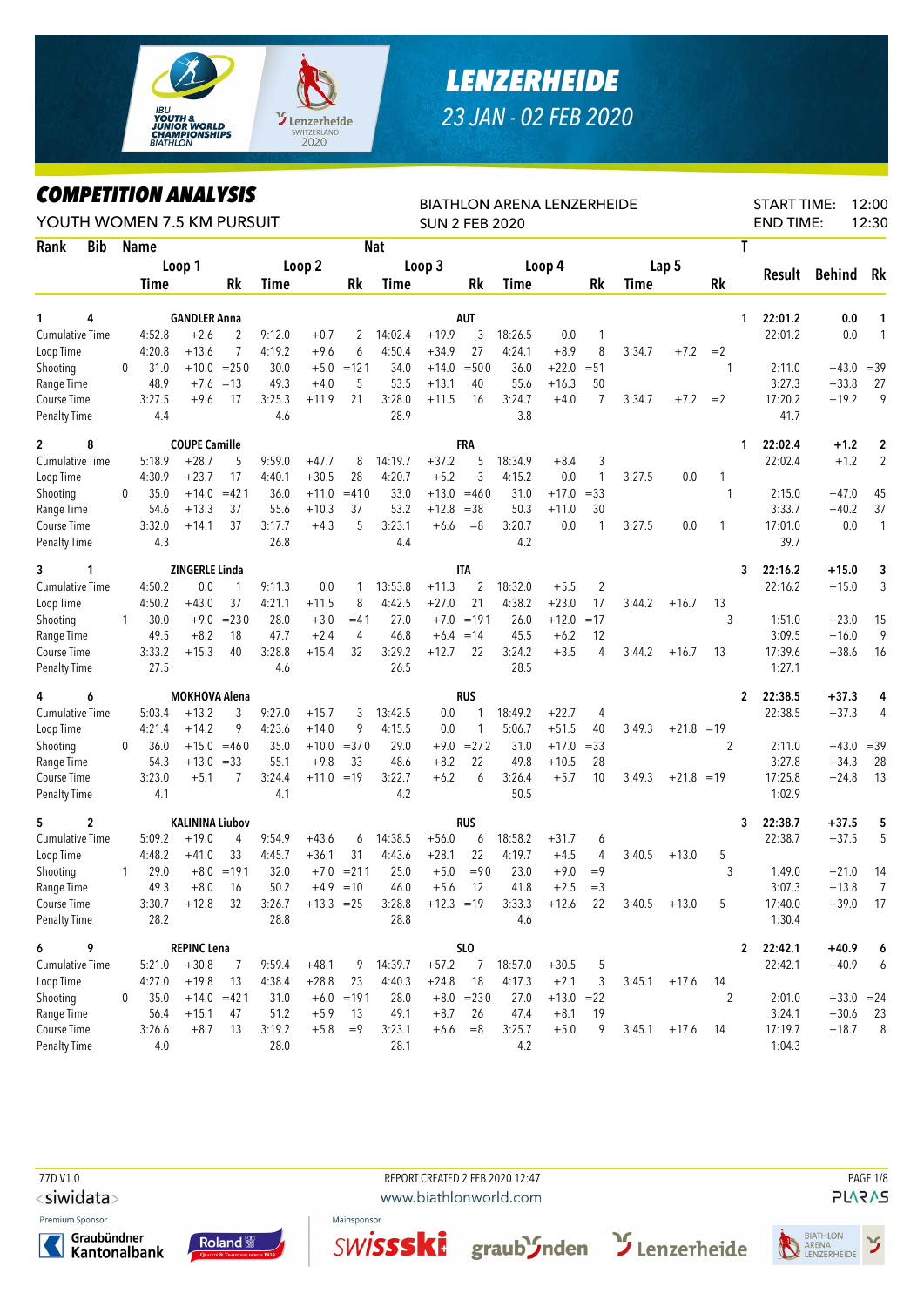| Bib<br>Rank                         |              | Name             |                                          |                |                  |                                        |                      | <b>Nat</b>        |                                         |                 |                   |                               |                   |        |         |      | Τ                       |                    |                     |
|-------------------------------------|--------------|------------------|------------------------------------------|----------------|------------------|----------------------------------------|----------------------|-------------------|-----------------------------------------|-----------------|-------------------|-------------------------------|-------------------|--------|---------|------|-------------------------|--------------------|---------------------|
|                                     |              |                  | Loop 1                                   |                |                  | Loop 2                                 |                      |                   | Loop 3                                  |                 |                   | Loop 4                        |                   |        | Lap 5   |      | Result                  | Behind Rk          |                     |
|                                     |              | Time             |                                          | Rk             | Time             |                                        | Rk                   | Time              |                                         | Rk              | Time              |                               | Rk                | Time   |         | Rk   |                         |                    |                     |
|                                     |              |                  |                                          |                |                  |                                        |                      |                   |                                         |                 |                   |                               |                   |        |         |      |                         |                    |                     |
| 27<br>7<br><b>Cumulative Time</b>   |              |                  | <b>DOKKEN Frida</b><br>$5:59.5 + 1:09.3$ | 21             | 10:14.6          | $+1:03.3$                              | 14                   |                   | $14:53.2 +1:10.7$                       | <b>NOR</b><br>9 | 19:14.7           | $+48.2$                       | 7                 |        |         |      | 22:57.5<br>1<br>22:57.5 | $+56.3$<br>$+56.3$ | 7<br>7              |
| Loop Time                           |              | 4:21.5           | $+14.3$                                  | 10             | 4:15.1           | $+5.5$                                 | $=$ 3                | 4:38.6            | $+23.1$                                 | 16              | 4:21.5            | $+6.3$                        | 5                 | 3:42.8 | $+15.3$ | $=8$ |                         |                    |                     |
| Shooting                            | $\Omega$     | 33.0             | $+12.0$                                  | $= 350$        | 32.0             | $+7.0$                                 | $= 211$              | 27.0              | $+7.0$                                  | $=190$          | 25.0              | $+11.0$                       | $=12$             |        |         | 1    | 1:57.0                  | $+29.0$            | 18                  |
| Range Time                          |              | 54.5             | $+13.2$                                  | 36             | 53.4             | $+8.1$                                 | $=22$                | 48.1              | $+7.7$                                  | 21              | 45.4              | $+6.1$                        | 11                |        |         |      | 3:21.4                  | $+27.9$            | 19                  |
| Course Time                         |              | 3:23.2           | $+5.3$                                   | 8              | 3:17.9           | $+4.5$                                 | 6                    | 3:22.9            | $+6.4$                                  | $\overline{7}$  | 3:32.2            | $+11.5$                       | 19                | 3:42.8 | $+15.3$ | $=8$ | 17:19.0                 | $+18.0$            | $\overline{7}$      |
| <b>Penalty Time</b>                 |              | 3.8              |                                          |                | 3.8              |                                        |                      | 27.6              |                                         |                 | 3.9               |                               |                   |        |         |      | 39.1                    |                    |                     |
| 15<br>8                             |              |                  | <b>JANDOVA Tereza</b>                    |                |                  |                                        |                      |                   |                                         | <b>CZE</b>      |                   |                               |                   |        |         |      | 23:21.1<br>3            | $+1:19.9$          | 8                   |
| <b>Cumulative Time</b>              |              | 5:20.8           | $+30.6$                                  | 6              | 10:00.7          | +49.4                                  | 10                   | 14:43.1           | $+1:00.6$                               | 8               | 19:28.3           | $+1:01.8$                     | 8                 |        |         |      | 23:21.1                 | $+1:19.9$          | 8                   |
| Loop Time                           |              | 4:14.8           | $+7.6$                                   | 3              | 4:39.9           | $+30.3$                                | 27                   | 4:42.4            | $+26.9$                                 | 20              | 4:45.2            | $+30.0$                       | 20                | 3:52.8 | $+25.3$ | 28   |                         |                    |                     |
| Shooting                            | 0            | 25.0             | $+4.0$                                   | $= 71$         | 29.0             | $+4.0$                                 | $=101$               | 26.0              |                                         | $+6.0 = 141$    | 26.0              | $+12.0$                       | $=17$             |        |         | 3    | 1:46.0                  | $+18.0$            | $=9$                |
| Range Time                          |              | 45.4             | $+4.1$                                   | 4              | 50.6             | $+5.3$                                 | 12                   | 47.1              | $+6.7 = 17$                             |                 | 46.1              | $+6.8$                        | 13                |        |         |      | 3:09.2                  | $+15.7$            | 8                   |
| Course Time<br><b>Penalty Time</b>  |              | 3:25.6<br>3.8    | $+7.7$                                   | 12             | 3:20.8<br>28.5   |                                        | $+7.4 = 12$          | 3:27.1<br>28.2    | $+10.6$                                 | 15              | 3:29.4<br>29.7    | $+8.7$                        | 12                | 3:52.8 | $+25.3$ | 28   | 17:35.7<br>1:30.2       | $+34.7$            | 14                  |
|                                     |              |                  |                                          |                |                  |                                        |                      |                   |                                         |                 |                   |                               |                   |        |         |      |                         |                    |                     |
| 9<br>13                             |              |                  | <b>PASSLER Rebecca</b>                   |                |                  |                                        |                      |                   |                                         | IΤΑ             |                   |                               |                   |        |         |      | 23:25.7                 | $+1:24.5$          | 9                   |
| <b>Cumulative Time</b><br>Loop Time |              | 5:23.5<br>4:19.5 | $+33.3$<br>$+12.3$                       | 8<br>5         | 9:57.7<br>4:34.2 | $+46.4$<br>$+24.6$                     | 7<br>19              | 15:01.1<br>5:03.4 | $+1:18.6$<br>$+47.9$                    | 10<br>38        | 19:37.9<br>4:36.8 | $+1:11.4$<br>$+21.6$          | 10<br>15          | 3:47.8 | $+20.3$ | 17   | 23:25.7                 | $+1:24.5$          | 9                   |
| Shooting                            | 0            | 25.0             | $+4.0$                                   | $= 71$         | 28.0             | $+3.0$                                 | $=42$                | 25.0              | $+5.0$                                  | $= 91$          | 22.0              | $+8.0$                        | $=$ 5             |        |         | 4    | 1:40.0                  | $+12.0$            | $=6$                |
| Range Time                          |              | 47.2             | $+5.9$                                   | 8              | 47.5             | $+2.2$                                 | 3                    | 43.9              | $+3.5$                                  | 4               | 42.8              | $+3.5$                        | 5                 |        |         |      | 3:01.4                  | $+7.9$             | 4                   |
| Course Time                         |              | 3:28.5           | $+10.6 = 21$                             |                | 3:19.0           | $+5.6$                                 | 8                    | 3:25.1            | $+8.6$                                  | 12              | 3:25.1            | $+4.4$                        | 8                 | 3:47.8 | $+20.3$ | 17   | 17:25.5                 | $+24.5$            | 12                  |
| <b>Penalty Time</b>                 |              | 3.8              |                                          |                | 27.7             |                                        |                      | 54.4              |                                         |                 | 28.9              |                               |                   |        |         |      | 1:54.8                  |                    |                     |
| 30<br>10                            |              |                  | <b>AAS STRAETE Tuva</b>                  |                |                  |                                        |                      |                   |                                         | <b>NOR</b>      |                   |                               |                   |        |         |      | 23:29.8<br>1            | $+1:28.6$          | 10                  |
| Cumulative Time                     |              |                  | $6:07.7 +1:17.5$                         | 25             |                  | $10:28.3 + 1:17.0$                     | 17                   |                   | $15:14.6 + 1:32.1$                      | 13              |                   | $19:37.5 + 1:11.0$            | 9                 |        |         |      | 23:29.8                 | $+1:28.6$          | 10                  |
| Loop Time                           |              | 4:22.7           | $+15.5$                                  | 11             | 4:20.6           | +11.0                                  | 7                    | 4:46.3            | $+30.8$                                 | 25              | 4:22.9            | $+7.7$                        | 7                 | 3:52.3 | $+24.8$ | 27   |                         |                    |                     |
| Shooting                            | 0            | 24.0             | $+3.0$                                   | $=$ 30         | 32.0             | $+7.0$                                 | $= 211$              | 25.0              | $+5.0$                                  | $=90$           | 26.0              | $+12.0$                       | $=17$             |        |         | 1    | 1:47.0                  | $+19.0$            | $=11$               |
| Range Time<br>Course Time           |              | 50.9<br>3:28.4   | $+9.6$<br>$+10.5$                        | 23<br>20       | 53.6<br>3:23.4   | $+8.3$<br>$+10.0$                      | 25<br>18             | 49.0<br>3:28.8    | $+8.6 = 24$<br>$+12.3 = 19$             |                 | 46.5<br>3:32.3    | $+7.2$<br>$+11.6$             | 15<br>20          | 3:52.3 | $+24.8$ | 27   | 3:20.0<br>17:45.2       | $+26.5$<br>$+44.2$ | 17<br>21            |
| <b>Penalty Time</b>                 |              | 3.4              |                                          |                | 3.6              |                                        |                      | 28.5              |                                         |                 | 4.1               |                               |                   |        |         |      | 39.6                    |                    |                     |
|                                     |              |                  |                                          |                |                  |                                        |                      |                   |                                         |                 |                   |                               |                   |        |         |      |                         |                    |                     |
| 3<br>11                             |              |                  | <b>MICHELON Oceane</b>                   |                |                  |                                        |                      |                   |                                         | FRA             |                   |                               |                   |        |         |      | 23:43.8<br>7            | +1:42.6            | 11                  |
| <b>Cumulative Time</b><br>Loop Time |              | 5:36.0           | $+45.8$<br>$5:15.0 + 1:07.8$             | 11<br>49       | 9:50.0<br>4:14.0 | $+38.7$<br>$+4.4$                      | 4<br>$\overline{2}$  |                   | $15:10.6 + 1:28.1$<br>$5:20.6 + 1:05.1$ | 12<br>49        | 20:09.1<br>4:58.5 | $+1:42.6$<br>$+43.3$          | 13<br>32          | 3:34.7 | $+7.2$  | $=2$ | 23:43.8                 | $+1:42.6$          | 11                  |
| Shooting                            | 2            | 33.0             | $+12.0$                                  | $= 350$        | 32.0             | $+7.0$                                 | $= 213$              | 26.0              | $+6.0$                                  | $=142$          | 22.0              | $+8.0$                        | $=$ 5             |        |         | 7    | 1:53.0                  | $+25.0$            | 16                  |
| Range Time                          |              | 52.4             | $+11.1$                                  | 26             | 52.2             | $+6.9$                                 | 18                   | 44.3              | $+3.9$                                  | 5               | 43.2              | $+3.9$                        | 6                 |        |         |      | 3:12.1                  | $+18.6$            | 11                  |
| Course Time                         |              | 3:30.2           | $+12.3$                                  | $=30$          | 3:18.0           | $+4.6$                                 | 7                    | 3:19.8            | $+3.3$                                  | 4               | 3:23.2            | $+2.5$                        | $\overline{2}$    | 3:34.7 | $+7.2$  | $=2$ | 17:05.9                 | $+4.9$             | $\overline{2}$      |
| Penalty Time                        |              | 52.4             |                                          |                | 3.8              |                                        |                      | 1:16.5            |                                         |                 | 52.1              |                               |                   |        |         |      | 3:04.8                  |                    |                     |
| 22<br>12                            |              |                  | <b>KERANEN Kaisa</b>                     |                |                  |                                        |                      |                   |                                         | FIN             |                   |                               |                   |        |         |      | 2 23:44.7               | $+1:43.5$          | -12                 |
| Cumulative Time                     |              | 5:47.7           | $+57.5$                                  | 15             |                  | $10:59.2 + 1:47.9$                     | 23                   |                   | $15:30.1 + 1:47.6$                      | 17              |                   | $19:54.3 + 1:27.8$            | 12                |        |         |      | 23:44.7                 | $+1:43.5$          | -12                 |
| Loop Time                           |              | 4:26.7           | $+19.5$                                  | 12             |                  | $5:11.5 +1:01.9 = 42$                  |                      | 4:30.9            | $+15.4$                                 | 11              | 4:24.2            | $+9.0$                        | 9                 | 3:50.4 | $+22.9$ | 23   |                         |                    |                     |
| Shooting<br>Range Time              | 0            | 24.0<br>45.3     | $+3.0$<br>$+4.0$                         | $= 32$<br>$=2$ | 29.0<br>50.1     | $+4.8$                                 | $+4.0 = 100$<br>$=7$ | 20.0<br>41.8      | 0.0<br>$+1.4$                           | $=10$<br>3      | 20.0<br>39.3      | $+6.0$<br>0.0                 | 4<br>$\mathbf{1}$ |        |         | 2    | 1:33.0<br>2:56.5        | $+5.0$<br>$+3.0$   | 3<br>$\overline{2}$ |
| Course Time                         |              | 3:37.9           | $+20.0$                                  | 50             | 3:30.7           | $+17.3$                                | 37                   | 3:45.5            | $+29.0$                                 | 53              | 3:41.5            | $+20.8 = 42$                  |                   | 3:50.4 | $+22.9$ | 23   | 18:26.0                 | $+1:25.0 = 41$     |                     |
| <b>Penalty Time</b>                 |              | 3.5              |                                          |                | 50.7             |                                        |                      | 3.6               |                                         |                 | 3.4               |                               |                   |        |         |      | 1:01.2                  |                    |                     |
| 16<br>13                            |              |                  | <b>WAGNER Lara</b>                       |                |                  |                                        |                      |                   |                                         | AUT             |                   |                               |                   |        |         |      | 23:53.1<br>4            | $+1:51.9$          | -13                 |
| <b>Cumulative Time</b>              |              | 5:33.3           | $+43.1$                                  | 10             |                  | $10:12.9 + 1:01.6$                     | 13                   |                   | $15:20.0 + 1:37.5$                      | 15              |                   | $20:09.5 + 1:43.0$            | 14                |        |         |      | 23:53.1                 | $+1:51.9$          | - 13                |
| Loop Time                           |              | 4:21.3           | $+14.1$                                  | 8              | 4:39.6           | $+30.0$                                | 26                   | 5:07.1            | $+51.6$                                 | 40              | 4:49.5            | $+34.3$                       | 24                | 3:43.6 | $+16.1$ | 11   |                         |                    |                     |
| Shooting                            | 0            | 32.0             | $+11.0 = 281$                            |                | 33.0             |                                        | $+8.0 = 272$         | 28.0              |                                         | $+8.0 = 231$    | 28.0              | $+14.0$                       | $= 24$            |        |         | 4    | 2:01.0                  | $+33.0 = 24$       |                     |
| Range Time                          |              | 53.0             | $+11.7 = 28$                             |                | 55.2             | $+9.9$                                 | 34                   | 50.1              | $+9.7$                                  | 27              | 50.1              | $+10.8$                       | 29                |        |         |      | 3:28.4                  | $+34.9 = 29$       |                     |
| Course Time<br><b>Penalty Time</b>  |              | 3:24.5<br>3.8    | $+6.6$                                   | 9              | 3:16.9<br>27.5   | $+3.5$                                 | 4                    | 3:25.4<br>51.6    | $+8.9$                                  | 13              | 3:31.6<br>27.8    | $+10.9 = 17$                  |                   | 3:43.6 | $+16.1$ | 11   | 17:22.0<br>1:50.7       | $+21.0$            | - 10                |
|                                     |              |                  |                                          |                |                  |                                        |                      |                   |                                         |                 |                   |                               |                   |        |         |      |                         |                    |                     |
| 14<br>10                            |              |                  | <b>MEIER Lea</b>                         |                |                  |                                        |                      |                   |                                         | SUI             |                   |                               |                   |        |         |      | 5<br>24:01.3            | $+2:00.1$          | -14                 |
| Cumulative Time<br>Loop Time        |              | 5:37.0<br>4:37.0 | $+46.8$<br>$+29.8$                       | 12<br>21       |                  | $11:04.5 + 1:53.2$<br>$5:27.5 +1:17.9$ | 25<br>50             | 4:38.0            | $15:42.5 + 2:00.0$<br>$+22.5$           | 22<br>15        | 4:31.7            | $20:14.2 + 1:47.7$<br>$+16.5$ | 15<br>12          | 3:47.1 | $+19.6$ | 15   | 24:01.3                 | $+2:00.1$          | -14                 |
| Shooting                            | $\mathbf{1}$ | 31.0             | $+10.0 = 253$                            |                | 34.0             |                                        | $+9.0 = 331$         | 26.0              |                                         | $+6.0 = 140$    | 29.0              | $+15.0 = 28$                  |                   |        |         | 5    | 2:00.0                  | $+32.0 = 21$       |                     |
| Range Time                          |              | 50.3             | $+9.0$                                   | 21             | 54.2             | $+8.9 = 27$                            |                      | 45.6              | $+5.2 = 10$                             |                 | 50.7              | $+11.4$                       | 31                |        |         |      | 3:20.8                  | $+27.3$            | - 18                |
| Course Time                         |              | 3:19.1           | $+1.2$                                   | $\overline{2}$ | 3:16.2           | $+2.8$                                 | 2                    | 3:24.7            | $+8.2$                                  | -11             | 3:37.3            | $+16.6$                       | 33                | 3:47.1 | $+19.6$ | - 15 | 17:24.4                 | $+23.4$            | 11                  |
| <b>Penalty Time</b>                 |              | 27.6             |                                          |                | 1:17.1           |                                        |                      | 27.7              |                                         |                 | 3.7               |                               |                   |        |         |      | 2:16.1                  |                    |                     |

<siwidata>

Premium Sponsor





REPORT CREATED 2 FEB 2020 12:47 www.biathlonworld.com Mainsponsor

Swissski

**PAGE 2/8 PLARAS** 



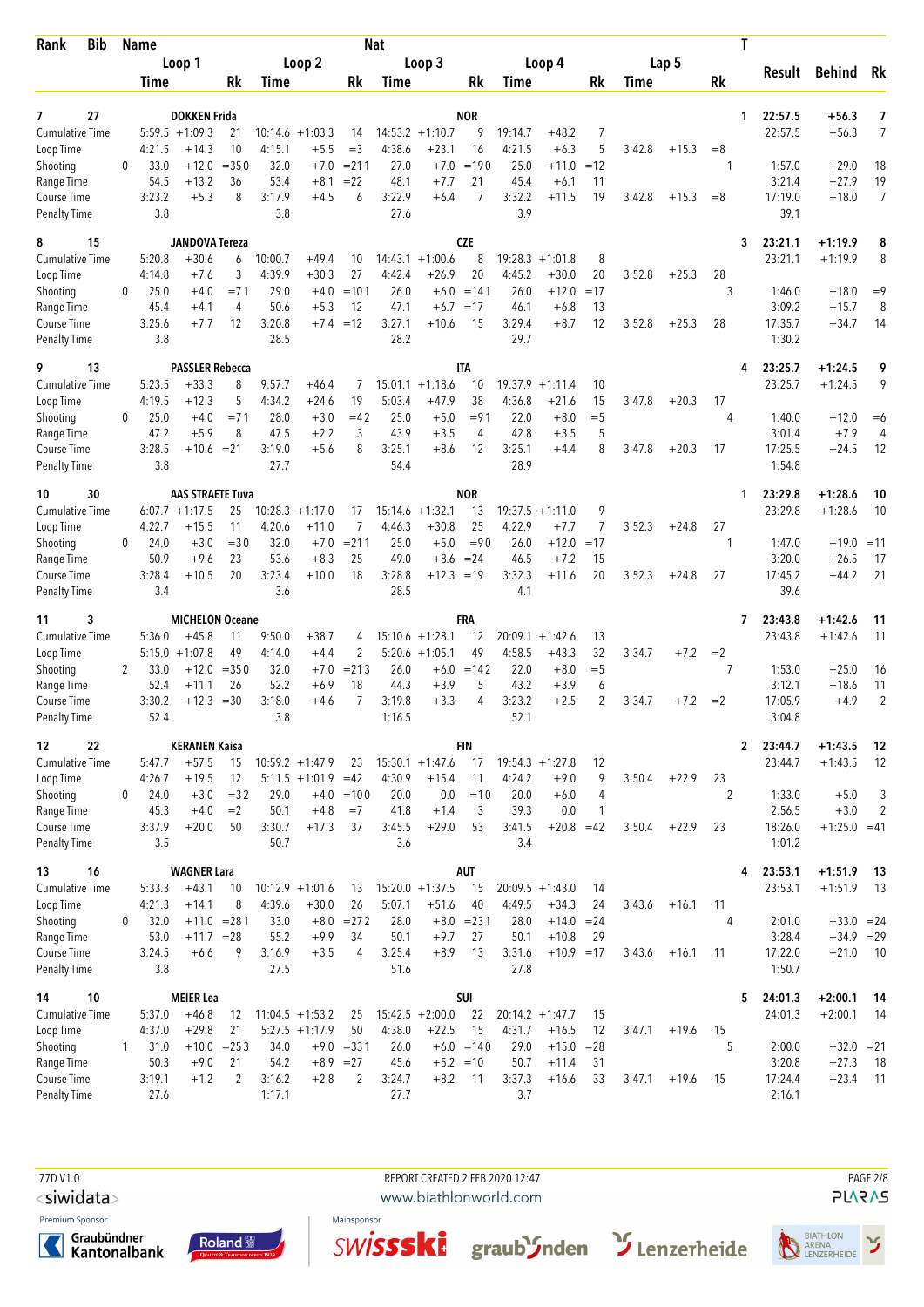| Bib<br>Rank                         |              | <b>Name</b>    |                              |                    |                   |                          |                             | <b>Nat</b>     |                               |                      |                   |                         |                        |             |              | Τ                    |                   |                         |                |
|-------------------------------------|--------------|----------------|------------------------------|--------------------|-------------------|--------------------------|-----------------------------|----------------|-------------------------------|----------------------|-------------------|-------------------------|------------------------|-------------|--------------|----------------------|-------------------|-------------------------|----------------|
|                                     |              |                | Loop 1                       |                    |                   | Loop 2                   |                             |                | Loop 3                        |                      |                   | Loop 4                  |                        |             | Lap 5        |                      | Result            | Behind                  | Rk             |
|                                     |              | Time           |                              | Rk                 | Time              |                          | Rk                          | Time           |                               | Rk                   | Time              |                         | Rk                     | <b>Time</b> |              | Rk                   |                   |                         |                |
| 15<br>23                            |              |                | <b>GEMBICKA Daria</b>        |                    |                   |                          |                             |                |                               | <b>POL</b>           |                   |                         |                        |             |              | 3                    | 24:01.9           | $+2:00.7$               | 15             |
| <b>Cumulative Time</b>              |              | 5:41.1         | $+50.9$                      | 13                 | 9:50.7            | $+39.4$                  | 5                           | 14:12.4        | $+29.9$                       | 4                    | 19:51.6           | $+1:25.1$               | 11                     |             |              |                      | 24:01.9           | $+2:00.7$               | 15             |
| Loop Time                           |              | 4:14.1         | $+6.9$                       | $\overline{2}$     | 4:09.6            | 0.0                      | $\mathbf{1}$                | 4:21.7         | $+6.2$                        | 4                    | 5:39.2            | $+1:24.0$               | 57                     | 4:10.3      | $+42.8$      | 50                   |                   |                         |                |
| Shooting                            | 0            | 28.0           | $+7.0$                       | $=120$             | 30.0              | $+5.0$                   | $=120$                      | 31.0           | $+11.0$                       | $= 353$              | 32.0              | $+18.0$                 | $=39$                  |             |              | 3                    | 2:01.0            | $+33.0 = 24$            |                |
| Range Time                          |              | 48.6           | $+7.3$                       | 12                 | 52.4              | $+7.1$                   | 19                          | 50.9           | $+10.5$                       | 33                   | 51.4              | $+12.1$                 | 36                     |             |              |                      | 3:23.3            | $+29.8$                 | 21             |
| Course Time<br><b>Penalty Time</b>  |              | 3:22.0<br>3.5  | $+4.1$                       | $=$ 3              | 3:13.4<br>3.8     | 0.0                      | 1                           | 3:26.4<br>4.4  | $+9.9$                        | 14                   | 3:29.3<br>1:18.5  | $+8.6$                  | 11                     | 4:10.3      | $+42.8$      | 50                   | 17:41.4<br>1:30.2 | $+40.4$                 | 18             |
| 20<br>16                            |              |                | <b>SKOLD Alva</b>            |                    |                   |                          |                             |                |                               | <b>SWE</b>           |                   |                         |                        |             |              | 2                    | 24:06.3           | $+2:05.1$               | 16             |
| <b>Cumulative Time</b>              |              |                | $6:10.0 + 1:19.8$            | 26                 | 10:43.2           | $+1:31.9$                | 20                          |                | $15:45.0 + 2:02.5$            | 23                   |                   | $20:22.2 + 1:55.7$      | 16                     |             |              |                      | 24:06.3           | $+2:05.1$               | 16             |
| Loop Time                           |              | 4:51.0         | $+43.8$                      | 39                 | 4:33.2            | $+23.6$                  | 18                          | 5:01.8         | $+46.3$                       | 36                   | 4:37.2            | $+22.0$                 | 16                     | 3:44.1      | $+16.6$      | 12                   |                   |                         |                |
| Shooting<br>Range Time              | 1            | 32.0<br>53.6   | $+11.0$<br>$+12.3$           | $= 280$<br>32      | 30.0<br>54.8      | $+5.0$<br>$+9.5$         | $=121$<br>30                | 31.0<br>54.7   | $+11.0$<br>$+14.3$            | $= 350$<br>$=48$     | 30.0<br>51.9      | $+16.0$<br>$+12.6$      | 32<br>37               |             |              | $\overline{2}$       | 2:03.0<br>3:35.0  | $+35.0$<br>$+41.5$      | 29<br>$=40$    |
| Course Time                         |              | 3:28.0         | $+10.1$                      | 18                 | 3:34.6            | $+21.2$                  | 48                          | 3:37.5         | $+21.0$                       | 45                   | 3:41.5            | $+20.8$                 | $=42$                  | 3:44.1      | $+16.6$      | 12                   | 18:05.7           | $+1:04.7$               | 30             |
| <b>Penalty Time</b>                 |              | 29.4           |                              |                    | 3.8               |                          |                             | 29.6           |                               |                      | 3.8               |                         |                        |             |              |                      | 1:06.6            |                         |                |
| 19<br>17                            |              |                | <b>NIKKINEN Heidi</b>        |                    |                   |                          |                             |                |                               | FIN                  |                   |                         |                        |             |              | 5                    | 24:12.8           | $+2:11.6$               | 17             |
| <b>Cumulative Time</b>              |              |                | $5:50.5 + 1:00.3$            | 17<br>18           | 10:05.6           | $+54.3$                  | 11                          |                | $15:36.7 + 1:54.2$            | 19                   | 20:23.5           | $+1:57.0$               | 17<br>23               |             |              |                      | 24:12.8           | $+2:11.6$               | 17             |
| Loop Time<br>Shooting               | $\mathbf{1}$ | 4:33.5<br>29.0 | $+26.3$<br>$+8.0$            | $=190$             | 4:15.1<br>30.0    | $+5.5$<br>$+5.0$         | $=$ 3<br>$=123$             | 5:31.1<br>35.0 | $+1:15.6$<br>$+15.0$          | 54<br>531            | 4:46.8<br>28.0    | $+31.6$<br>$+14.0$      | $= 24$                 | 3:49.3      | $+21.8 = 19$ | 5                    | 2:02.0            | $+34.0$                 | 28             |
| Range Time                          |              | 50.0           | $+8.7$                       | 20                 | 51.6              | $+6.3$                   | $=14$                       | 57.6           | $+17.2$                       | 56                   | 49.7              | $+10.4$                 | 27                     |             |              |                      | 3:28.9            | $+35.4$                 | 31             |
| Course Time                         |              | 3:17.9         | 0.0                          | 1                  | 3:20.0            | $+6.6$                   | 11                          | 3:17.3         | $+0.8$                        | $\overline{2}$       | 3:29.9            | $+9.2$                  | 13                     | 3:49.3      | $+21.8 = 19$ |                      | 17:14.4           | $+13.4$                 | $\overline{4}$ |
| <b>Penalty Time</b>                 |              | 25.6           |                              |                    | 3.5               |                          |                             | 1:16.2         |                               |                      | 27.2              |                         |                        |             |              |                      | 2:12.5            |                         |                |
| 25<br>18                            |              |                | <b>HORODNA Yuliia</b>        |                    |                   |                          |                             |                |                               | UKR                  |                   |                         |                        |             |              | 3                    | 24:15.0           | $+2:13.8$               | 18             |
| <b>Cumulative Time</b>              |              |                | $6:02.3 +1:12.1$             | 23                 |                   | $11:19.5 + 2:08.2$       | 28                          |                | $16:11.5 + 2:29.0$            | 29                   |                   | $20:27.3 + 2:00.8$      | 20                     |             |              |                      | 24:15.0           | $+2:13.8$               | 18             |
| Loop Time<br>Shooting               | 0            | 4:29.3<br>23.0 | +22.1<br>$+2.0$              | 15<br>22           | 25.0              | $5:17.2 + 1:07.6$<br>0.0 | 45<br>11                    | 4:52.0<br>21.0 | $+36.5$<br>$+1.0$             | 28<br>30             | 4:15.8<br>19.0    | $+0.6$<br>$+5.0$        | $\overline{2}$<br>$=2$ | 3:47.7      | $+20.2$      | 16<br>3              | 1:28.0            | 0.0                     | 1              |
| Range Time                          |              | 45.7           | $+4.4$                       | 5                  | 45.3              | 0.0                      | $\mathbf{1}$                | 41.4           | $+1.0$                        | $\overline{2}$       | 41.1              | $+1.8$                  | $\overline{2}$         |             |              |                      | 2:53.5            | 0.0                     | 1              |
| Course Time                         |              | 3:39.5         | $+21.6$                      | 52                 | 3:33.5            | $+20.1$                  | 46                          | 3:38.8         | $+22.3$                       | 47                   | 3:30.6            | $+9.9$                  | 15                     | 3:47.7      | $+20.2$      | 16                   | 18:10.1           | $+1:09.1$               | 34             |
| <b>Penalty Time</b>                 |              | 4.1            |                              |                    | 58.4              |                          |                             | 31.8           |                               |                      | 4.1               |                         |                        |             |              |                      | 1:38.4            |                         |                |
| 11<br>19                            |              |                | <b>KASTL Selina Marie</b>    |                    |                   |                          |                             |                |                               | GER                  |                   |                         |                        |             |              | 4                    | 24:17.6           | $+2:16.4$               | 19             |
| <b>Cumulative Time</b><br>Loop Time |              | 4:50.5         | $5:52.5 + 1:02.3$<br>$+43.3$ | 19<br>38           | 10:20.9<br>4:28.4 | $+1:09.6$<br>$+18.8$     | 15<br>12                    | 5:15.3         | $15:36.2 + 1:53.7$<br>$+59.8$ | 18<br>44             | 20:25.8<br>4:49.6 | $+1:59.3$<br>$+34.4$    | 19<br>25               | 3:51.8      | $+24.3$      | 26                   | 24:17.6           | $+2:16.4$               | 19             |
| Shooting                            | 1            | 31.0           | $+10.0$                      | $= 250$            | 35.0              | $+10.0$                  | $= 372$                     | 29.0           | $+9.0$                        | $= 271$              | 26.0              | $+12.0$                 | $=17$                  |             |              | 4                    | 2:01.0            | $+33.0 = 24$            |                |
| Range Time                          |              | 53.0           | $+11.7$                      | $= 28$             | 55.8              | $+10.5$                  | 38                          | 50.5           | $+10.1$                       | $=29$                | 47.2              | $+7.9$                  | $=17$                  |             |              |                      | 3:26.5            | $+33.0$                 | 25             |
| Course Time<br><b>Penalty Time</b>  |              | 3:30.0<br>27.5 | $+12.1$                      | 28                 | 3:28.7<br>3.9     | $+15.3$                  | $=30$                       | 3:30.9<br>53.9 | $+14.4$                       | 27                   | 3:34.3<br>28.1    | $+13.6$                 | $=26$                  | 3:51.8      | $+24.3$      | 26                   | 17:55.7<br>1:53.4 | $+54.7$                 | 27             |
| 20<br>24                            |              |                | <b>MELLITZER Victoria</b>    |                    |                   |                          |                             |                |                               | AUT                  |                   |                         |                        |             |              | 4                    | 24:17.7           | $+2:16.5$               | 20             |
| Cumulative Time                     |              |                | $6:15.4 +1:25.2$             |                    |                   | $27$ 11:02.9 +1:51.6     | 24                          |                | $15:20.2 + 1:37.7$            | 16                   |                   | $20:34.9 + 2:08.4$      | 23                     |             |              |                      | 24:17.7           | $+2:16.5$               | 20             |
| Loop Time                           |              | 4:45.4         | $+38.2$                      | 27                 | 4:47.5            | $+37.9$                  | 33                          | 4:17.3         | $+1.8$                        | 2                    | 5:14.7            | $+59.5$                 | 48                     | 3:42.8      | $+15.3$      | $=8$                 |                   |                         |                |
| Shooting                            | 1            | 24.0           | $+3.0$                       | $= 31$             | 28.0              | $+3.0$                   | $=40$                       | 23.0           | $+3.0$                        | $=42$                | 24.0              | $+10.0$                 | -11                    |             |              | 4                    | 1:39.0            | $+11.0$                 | 5              |
| Range Time                          |              | 45.3           | $+4.0$                       | $=2$               | 49.7              | $+4.4$                   | 6                           | 44.7           | $+4.3$                        | 8                    | 47.2              | $+7.9 = 17$             |                        |             |              |                      | 3:06.9            | $+13.4$                 | 6              |
| Course Time<br><b>Penalty Time</b>  |              | 3:31.6<br>28.5 | $+13.7$                      | 35                 | 3:28.1<br>29.7    | $+14.7 = 28$             |                             | 3:28.7<br>3.9  | $+12.2$                       | 18                   | 3:31.6<br>55.9    | $+10.9 = 17$            |                        | 3:42.8      | $+15.3$      | $= 8$                | 17:42.8<br>1:58.0 | $+41.8$                 | 19             |
| 33<br>21                            |              |                | <b>KAVALEUSKAYA Yuliya</b>   |                    |                   |                          |                             |                |                               | BLR                  |                   |                         |                        |             |              | 3                    | 24:19.9           | $+2:18.7$               | 21             |
| <b>Cumulative Time</b>              |              |                | $7:10.2 +2:20.0$             | 42                 |                   | $11:35.5 + 2:24.2$       | 32                          |                | $16:14.4 + 2:31.9$            | 31                   |                   | $20:37.0 + 2:10.5$      | 24                     |             |              |                      | 24:19.9           | $+2:18.7$               | 21             |
| Loop Time                           |              |                | $5:20.2 +1:13.0$             | 50                 | 4:25.3            | $+15.7$                  | 10                          | 4:38.9         | $+23.4$                       | 17                   | 4:22.6            | $+7.4$                  | 6                      | 3:42.9      | $+15.4$      | 10                   |                   |                         |                |
| Shooting<br>Range Time              | 2            | 37.0<br>57.3   | $+16.0 = 530$<br>$+16.0$     | 50                 | 33.0<br>53.4      |                          | $+8.0 = 271$<br>$+8.1 = 22$ | 25.0<br>47.1   | $+5.0$                        | $=90$<br>$+6.7 = 17$ | 25.0<br>48.0      | $+11.0$<br>$+8.7$       | $=12$<br>22            |             |              | 3                    | 2:00.0<br>3:25.8  | $+32.0 = 21$<br>$+32.3$ | 24             |
| Course Time                         |              | 3:30.1         | $+12.2$                      | 29                 | 3:28.1            | $+14.7 = 28$             |                             | 3:24.6         | $+8.1$                        | 10                   | 3:31.2            | $+10.5$                 | 16                     | 3:42.9      | $+15.4$      | 10                   | 17:36.9           | $+35.9$                 | 15             |
| <b>Penalty Time</b>                 |              | 52.8           |                              |                    | 3.8               |                          |                             | 27.2           |                               |                      | 3.4               |                         |                        |             |              |                      | 1:27.2            |                         |                |
| 22<br>28                            |              |                | <b>HRISTOVA Lora</b>         |                    |                   |                          |                             |                |                               | <b>BUL</b>           |                   |                         |                        |             |              | 1                    | 24:20.2           | $+2:19.0$               | 22             |
| <b>Cumulative Time</b>              |              |                | $6:37.4 +1:47.2$             | 31                 |                   | $11:14.0 + 2:02.7$       | 27                          |                | $15:48.0 + 2:05.5$            | 24                   |                   | $20:29.6 + 2:03.1$      | 21                     |             |              |                      | 24:20.2           | $+2:19.0$               | 22             |
| Loop Time<br>Shooting               | 1            | 4:57.4<br>28.0 | $+50.2$                      | 42<br>$+7.0 = 120$ | 4:36.6<br>34.0    | $+27.0$                  | 22<br>$+9.0 = 330$          | 4:34.0<br>32.0 | $+18.5$<br>$+12.0 = 420$      | 14                   | 4:41.6<br>37.0    | $+26.4$<br>$+23.0 = 53$ | 19                     | 3:50.6      | $+23.1$      | 24<br>$\overline{1}$ | 2:11.0            | $+43.0 = 39$            |                |
| Range Time                          |              | 55.1           | $+13.8$                      | 40                 | 54.3              | $+9.0$                   | 29                          | 54.7           | $+14.3 = 48$                  |                      | 57.6              | $+18.3$                 | 54                     |             |              |                      | 3:41.7            | $+48.2$                 | 48             |
| Course Time                         |              | 3:34.5         | $+16.6$                      | 45                 | 3:37.9            | $+24.5$                  | 55                          | 3:35.5         | $+19.0$                       | -39                  | 3:40.3            | $+19.6$                 | 40                     | 3:50.6      | $+23.1$      | 24                   | 18:18.8           | $+1:17.8$               | 37             |
| <b>Penalty Time</b>                 |              | 27.8           |                              |                    | 4.4               |                          |                             | 3.8            |                               |                      | 3.7               |                         |                        |             |              |                      | 39.7              |                         |                |

77D V1.0 REPORT CREATED 2 FEB 2020 12:47 PAGE 3/8

<siwidata>

Premium Sponsor









www.biathlonworld.com



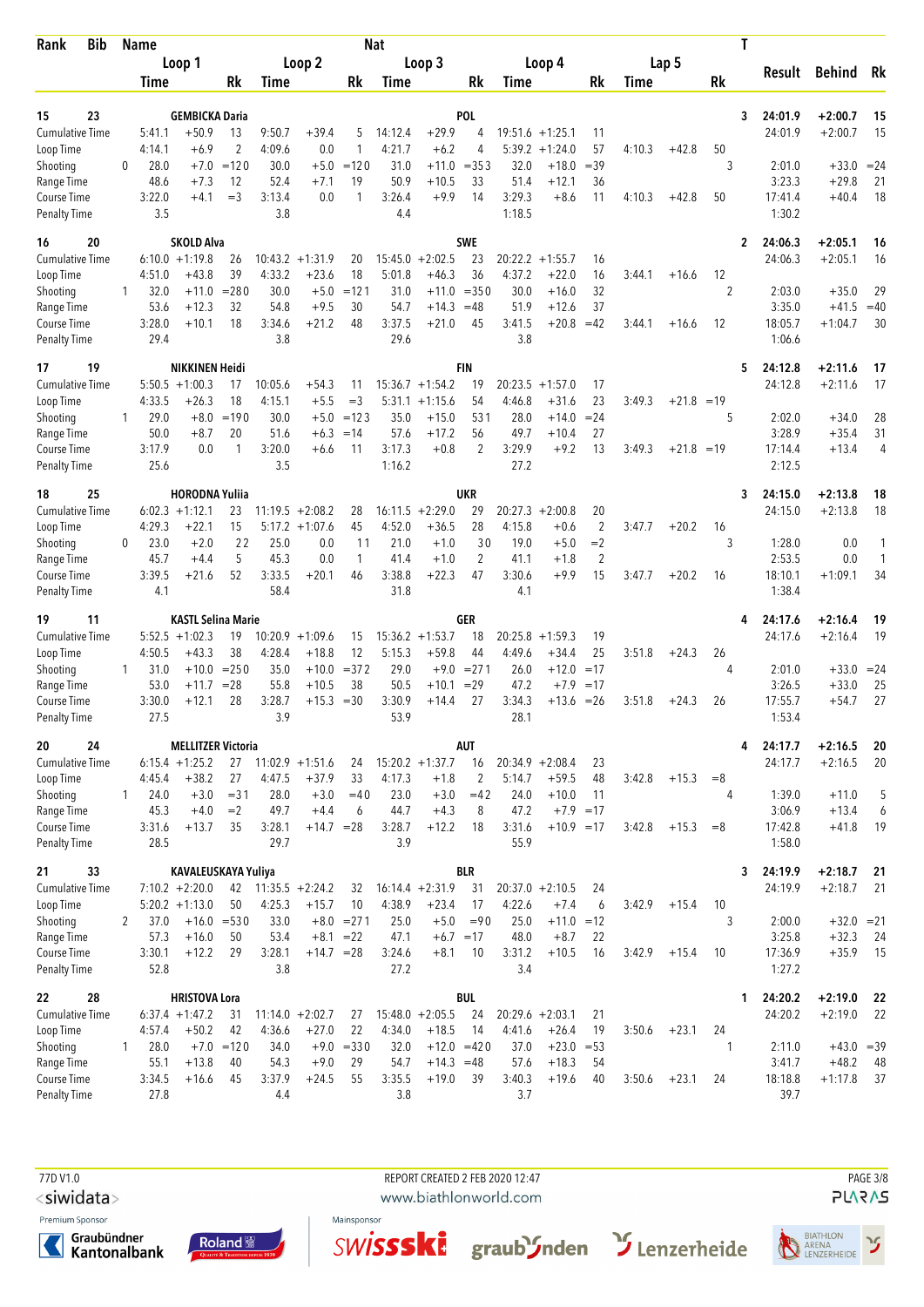| <b>Bib</b><br>Rank                  |   | <b>Name</b>    |                                           |              |                |                               |                | <b>Nat</b>        |                                         |                 |                   |                                        |             |        |         | Τ       |                    |                        |                |
|-------------------------------------|---|----------------|-------------------------------------------|--------------|----------------|-------------------------------|----------------|-------------------|-----------------------------------------|-----------------|-------------------|----------------------------------------|-------------|--------|---------|---------|--------------------|------------------------|----------------|
|                                     |   |                | Loop 1                                    |              |                | Loop 2                        |                |                   | Loop 3                                  |                 |                   | Loop 4                                 |             |        | Lap 5   |         | Result             | Behind                 | Rk             |
|                                     |   | Time           |                                           | Rk           | Time           |                               | Rk             | Time              |                                         | Rk              | Time              |                                        | Rk          | Time   |         | Rk      |                    |                        |                |
| 12<br>23                            |   |                | <b>KLEMENCIC Ziva</b>                     |              |                |                               |                |                   |                                         | SL <sub>0</sub> |                   |                                        |             |        |         | 6       | 24:20.2            | +2:19.0                | 23             |
| <b>Cumulative Time</b>              |   | 5:49.6         | $+59.4$                                   | 16           | 10:08.2        | $+56.9$                       | 12             | 15:09.8           | $+1:27.3$                               | 11              |                   | $20:40.8 + 2:14.3$                     | 25          |        |         |         | 24:20.2            | $+2:19.0$              | 23             |
| Loop Time                           |   | 4:46.6         | $+39.4$                                   | 30           | 4:18.6         | $+9.0$                        | 5              | 5:01.6            | $+46.1$                                 | 34              | 5:31.0            | $+1:15.8$                              | 55          | 3:39.4 | $+11.9$ | 4       |                    |                        |                |
| Shooting                            | 1 | 32.0           | $+11.0$                                   | $= 280$      | 32.0           | $+7.0$                        | $= 212$        | 31.0              | $+11.0$                                 | $= 353$         | 33.0              | $+19.0$                                | $=44$       |        |         | 6       | 2:08.0             | $+40.0$                | 33             |
| Range Time                          |   | 51.3<br>3:28.1 | $+10.0$<br>$+10.2$                        | 24<br>19     | 53.3<br>3:21.5 | $+8.0$                        | 21<br>16       | 52.0<br>3:18.4    | $+11.6$<br>$+1.9$                       | 36<br>3         | 53.5<br>3:24.3    | $+14.2$<br>$+3.6$                      | 43<br>5     | 3:39.4 |         | 4       | 3:30.1<br>17:11.7  | $+36.6$<br>$+10.7$     | 32<br>3        |
| Course Time<br><b>Penalty Time</b>  |   | 27.2           |                                           |              | 3.8            | $+8.1$                        |                | 51.2              |                                         |                 | 1:13.2            |                                        |             |        | $+11.9$ |         | 2:35.4             |                        |                |
| 24<br>18                            |   |                | <b>TRABUCCHI Martina</b>                  |              |                |                               |                |                   |                                         | <b>ITA</b>      |                   |                                        |             |        |         | 3       | 24:20.9            | +2:19.7                | 24             |
| <b>Cumulative Time</b>              |   | 5:43.9         | $+53.7$                                   | 14           | 10:35.0        | $+1:23.7$                     | 19             | 15:37.1           | $+1:54.6$                               | 20              | 20:32.8           | $+2:06.3$                              | 22          |        |         |         | 24:20.9            | $+2:19.7$              | 24             |
| Loop Time                           |   | 4:29.9         | $+22.7$                                   | 16           | 4:51.1         | $+41.5$                       | 35             | 5:02.1            | $+46.6$                                 | 37              | 4:55.7            | $+40.5$                                | 27          | 3:48.1 | $+20.6$ | 18      |                    |                        |                |
| Shooting<br>Range Time              | 0 | 35.0<br>55.3   | $+14.0$<br>$+14.0$                        | $=421$<br>41 | 37.0<br>57.1   | $+12.0$<br>$+11.8$            | $=471$<br>43   | 37.0<br>59.0      | $+17.0$<br>$+18.6$                      | 561<br>58       | 32.0<br>53.4      | $+18.0$<br>$+14.1$                     | $=39$<br>42 |        |         | 3       | 2:21.0<br>3:44.8   | $+53.0$<br>$+51.3$     | 51<br>50       |
| Course Time                         |   | 3:31.0         | $+13.1$                                   | 34           | 3:26.5         | +13.1                         | $= 23$         | 3:33.0            | $+16.5$                                 | 33              | 3:34.0            | $+13.3$                                | $= 24$      | 3:48.1 | $+20.6$ | 18      | 17:52.6            | $+51.6$                | 25             |
| <b>Penalty Time</b>                 |   | 3.6            |                                           |              | 27.5           |                               |                | 30.1              |                                         |                 | 28.3              |                                        |             |        |         |         | 1:29.5             |                        |                |
| 31<br>25                            |   |                | <b>BURKHALTER Yara</b>                    |              |                |                               |                |                   |                                         | <b>SUI</b>      |                   |                                        |             |        |         | 2       | 24:35.1            | +2:33.9                | 25             |
| <b>Cumulative Time</b>              |   | 4:18.2         | $6:05.2 +1:15.0$                          | 24<br>4      | 10:51.7        | $+1:40.4$<br>$+36.9$          | 21<br>32       | 15:18.1<br>4:26.4 | $+1:35.6$<br>$+10.9$                    | 14<br>5         | 20:24.6<br>5:06.5 | $+1:58.1$<br>$+51.3$                   | 18<br>39    |        | $+43.0$ | 51      | 24:35.1            | $+2:33.9$              | 25             |
| Loop Time<br>Shooting               | 0 | 28.0           | $+11.0$<br>$+7.0$                         | $=121$       | 4:46.5<br>30.0 | $+5.0$                        | $=120$         | 27.0              | $+7.0$                                  | $=191$          | 34.0              | $+20.0$                                | $=49$       | 4:10.5 |         | 2       | 1:59.0             | $+31.0 = 19$           |                |
| Range Time                          |   | 49.7           | $+8.4$                                    | 19           | 51.6           | $+6.3$                        | $=14$          | 46.4              | $+6.0$                                  | 13              | 55.2              | $+15.9$                                | 49          |        |         |         | 3:22.9             | $+29.4$                | 20             |
| Course Time                         |   | 3:25.1         | $+7.2$                                    | 11           | 3:26.7         | $+13.3 = 25$                  |                | 3:36.3            | $+19.8$                                 | 43              | 3:43.7            | $+23.0$                                | 48          | 4:10.5 | $+43.0$ | 51      | 18:22.3            | $+1:21.3$              | 39             |
| Penalty Time                        |   | 3.4            |                                           |              | 28.2           |                               |                | 3.7               |                                         |                 | 27.6              |                                        |             |        |         |         | 1:02.9             |                        |                |
| 26<br>21                            |   |                | <b>BAKKEN Maren</b>                       |              |                |                               |                |                   |                                         | <b>NOR</b>      |                   |                                        |             |        |         | 6       | 24:55.1            | +2:53.9                | 26             |
| <b>Cumulative Time</b>              |   | 5:27.2         | $+37.0$                                   | 9            |                | $10:31.8 + 1:20.5$            | 18             |                   | $16:09.4 + 2:26.9$                      | 28              | 20:54.8           | $+2:28.3$                              | 26          |        |         |         | 24:55.1            | $+2:53.9$              | 26             |
| Loop Time<br>Shooting               | 0 | 4:07.2<br>21.0 | 0.0<br>0.0                                | 1<br>12      | 5:04.6<br>27.0 | $+55.0$<br>$+2.0$             | 40<br>33       | 5:37.6<br>24.0    | $+1:22.1$<br>$+4.0$                     | 55<br>$=61$     | 4:45.4<br>19.0    | $+30.2$<br>$+5.0$                      | 21<br>$=2$  | 4:00.3 | $+32.8$ | 38<br>6 | 1:31.0             | $+3.0$                 | $\overline{c}$ |
| Range Time                          |   | 41.3           | 0.0                                       | 1            | 47.4           | $+2.1$                        | $\overline{2}$ | 45.6              | $+5.2$                                  | $=10$           | 43.6              | $+4.3$                                 | 8           |        |         |         | 2:57.9             | $+4.4$                 | 3              |
| Course Time                         |   | 3:22.0         | $+4.1$                                    | $=$ 3        | 3:23.2         | $+9.8$                        | 17             | 3:31.9            | $+15.4$                                 | 31              | 3:32.8            | $+12.1$                                | 21          | 4:00.3 | $+32.8$ | 38      | 17:50.2            | $+49.2$                | 23             |
| Penalty Time                        |   | 3.9            |                                           |              | 54.0           |                               |                | 1:20.1            |                                         |                 | 29.0              |                                        |             |        |         |         | 2:47.0             |                        |                |
| 5<br>27                             |   |                | <b>CLOETENS Maya</b>                      |              |                |                               |                |                   |                                         | FRA             |                   |                                        |             |        |         | 7       | 25:20.9            | +3:19.7                | 27             |
| <b>Cumulative Time</b><br>Loop Time |   |                | $5:56.7 +1:06.5$<br>$5:20.7 +1:13.5$      | 20<br>51     | 4:55.7         | $10:52.4 + 1:41.1$<br>$+46.1$ | 22<br>37       | 5:10.3            | $16:02.7 + 2:20.2$<br>$+54.8$           | 26<br>41        | 21:18.1           | $+2:51.6$<br>$5:15.4 + 1:00.2$         | 29<br>49    | 4:02.8 | $+35.3$ | 43      | 25:20.9            | $+3:19.7$              | 27             |
| Shooting                            | 2 | 39.0           | $+18.0$                                   | 561          | 38.0           | $+13.0$                       | 502            | 24.0              | $+4.0$                                  | $=62$           | 25.0              | $+11.0$                                | $=12$       |        |         | 7       | 2:06.0             | $+38.0$                | $=30$          |
| Range Time                          |   | 58.5           | $+17.2$                                   | 53           | 58.9           | $+13.6$                       | 50             | 44.6              | $+4.2$                                  | 7               | 46.4              | $+7.1$                                 | 14          |        |         |         | 3:28.4             | $+34.9$                | $=29$          |
| Course Time                         |   | 3:29.8         | $+11.9$                                   | 27           | 3:28.7         | $+15.3$                       | $= 30$         | 3:31.8            | $+15.3$                                 | $=29$           | 3:34.9            | $+14.2$                                | 30          | 4:02.8 | $+35.3$ | 43      | 18:08.0            | $+1:07.0$              | 32             |
| <b>Penalty Time</b>                 |   | 52.4           |                                           |              | 28.1           |                               |                | 53.9              |                                         |                 | 54.1              |                                        |             |        |         |         | 3:08.5             |                        |                |
| 28<br>44                            |   |                | YEGOROVA Polina                           |              |                |                               |                |                   |                                         | KAZ             |                   |                                        |             |        |         |         | 2 25:22.0          | $+3:20.8$              | 28             |
| <b>Cumulative Time</b><br>Loop Time |   | 4:29.1         | $6:49.1 + 1:58.9$<br>$+21.9$              | 35<br>14     | 4:55.5         | $11:44.6 + 2:33.3$<br>$+45.9$ | 35<br>36       | 4:29.1            | $16:13.7 + 2:31.2$<br>$+13.6$           | 30<br>6         | 4:55.9            | $21:09.6 + 2:43.1$<br>$+40.7$          | 27<br>28    | 4:12.4 | $+44.9$ | 53      | 25:22.0            | $+3:20.8$              | 28             |
| Shooting                            | 0 | 36.0           | $+15.0$                                   | $=461$       | 39.0           |                               | $+14.0 = 510$  | 30.0              | $+10.0 = 331$                           |                 | 33.0              | $+19.0$                                | $=44$       |        |         | 2       | 2:18.0             | $+50.0$                | 48             |
| Range Time                          |   | 55.9           | $+14.6$                                   | 42           | 57.5           | $+12.2$                       | 44             | 48.9              | $+8.5$                                  | 23              | 50.9              | $+11.6$                                | 34          |        |         |         | 3:33.2             | $+39.7$                | 35             |
| Course Time                         |   | 3:29.3         | $+11.4$                                   | 26           | 3:27.8         | $+14.4$                       | 27             | 3:36.1            | $+19.6$                                 | 41              | 3:35.3            | $+14.6$                                | 31          | 4:12.4 | $+44.9$ | 53      | 18:20.9            | $+1:19.9$              | 38             |
| <b>Penalty Time</b>                 |   | 3.9            |                                           |              | 30.2           |                               |                | 4.1               |                                         |                 | 29.7              |                                        |             |        |         |         | 1:07.9             |                        |                |
| 29<br>14                            |   |                | <b>STANEK Patrycja</b>                    |              |                |                               |                |                   |                                         | <b>POL</b>      |                   |                                        |             |        |         | 5       | 25:27.4            | $+3:26.2$              | 29             |
| <b>Cumulative Time</b><br>Loop Time |   | 4:45.9         | $5:51.9 +1:01.7$<br>$+38.7$               | 18<br>28     | 4:34.3         | $10:26.2 + 1:14.9$<br>$+24.7$ | 16<br>20       |                   | $15:41.7 + 1:59.2$<br>$5:15.5 + 1:00.0$ | 21<br>45        |                   | $21:18.0 + 2:51.5$<br>$5:36.3 +1:21.1$ | 28<br>56    | 4:09.4 | $+41.9$ | 48      | 25:27.4            | $+3:26.2$              | 29             |
| Shooting                            | 0 | 25.0           | $+4.0$                                    | $= 71$       | 32.0           | $+7.0$                        | $= 212$        | 33.0              | $+13.0 = 462$                           |                 | 39.0              | $+25.0$                                | $=$ 56      |        |         | 5       | 2:09.0             | $+41.0 = 34$           |                |
| Range Time                          |   | 46.6           | $+5.3$                                    | 7            | 50.2           | $+4.9$                        | $=10$          | 54.5              | $+14.1 = 46$                            |                 | 1:01.5            | $+22.2$                                | 56          |        |         |         | 3:32.8             | $+39.3$                | 33             |
| Course Time                         |   | 3:55.5         | $+37.6$                                   | 59           | 3:16.7         | $+3.3$                        | 3              | 3:28.5            | $+12.0$                                 | 17              | 3:39.0            | $+18.3$                                | 37          | 4:09.4 | $+41.9$ | 48      | 18:29.1            | $+1:28.1$              | 46             |
| <b>Penalty Time</b>                 |   | 3.8            |                                           |              | 27.4           |                               |                | 52.5              |                                         |                 | 55.8              |                                        |             |        |         |         | 2:19.5             |                        |                |
| 38<br>30<br><b>Cumulative Time</b>  |   |                | <b>ROTHSCHOPF Lea</b><br>$7:39.3 +2:49.1$ |              |                |                               |                |                   | $16:50.5 + 3:08.0$                      | <b>AUT</b>      |                   | $21:36.6 + 3:10.1$                     | 33          |        |         | 5       | 25:27.6<br>25:27.6 | $+3:26.4$<br>$+3:26.4$ | 30             |
| Loop Time                           |   |                | $5:37.3 +1:30.1$                          | 50<br>55     | 4:27.5         | $12:06.8 + 2:55.5$<br>$+17.9$ | 42<br>11       | 4:43.7            | $+28.2$                                 | 38<br>23        | 4:46.1            | $+30.9$                                | 22          | 3:51.0 | $+23.5$ | 25      |                    |                        | 30             |
| Shooting                            | 3 | 41.0           | $+20.0$                                   | 570          | 39.0           |                               | $+14.0 = 511$  | 40.0              | $+20.0$                                 | 591             | 33.0              | $+19.0$                                | $=44$       |        |         | 5       | 2:33.0             | $+1:05.0$              | 56             |
| Range Time                          |   | 1:00.1         | $+18.8$                                   | 57           | 1:02.7         | $+17.4 = 55$                  |                | 59.5              | $+19.1$                                 | 59              | 53.8              | $+14.5$                                | 45          |        |         |         | 3:56.1             | $+1:02.6$              | 54             |
| Course Time                         |   | 3:22.7         | $+4.8$                                    | 6            | 3:21.3         | $+7.9$                        | 14             | 3:16.5            | 0.0                                     | 1               | 3:24.1            | $+3.4$                                 | 3           | 3:51.0 | $+23.5$ | 25      | 17:15.6            | $+14.6$                | 5              |
| <b>Penalty Time</b>                 |   | 1:14.5         |                                           |              | 3.5            |                               |                | 27.7              |                                         |                 | 28.2              |                                        |             |        |         |         | 2:13.9             |                        |                |

<siwidata>

Premium Sponsor





REPORT CREATED 2 FEB 2020 12:47 www.biathlonworld.com

Mainsponsor

Swissski

PAGE 4/8 **PLARAS** 



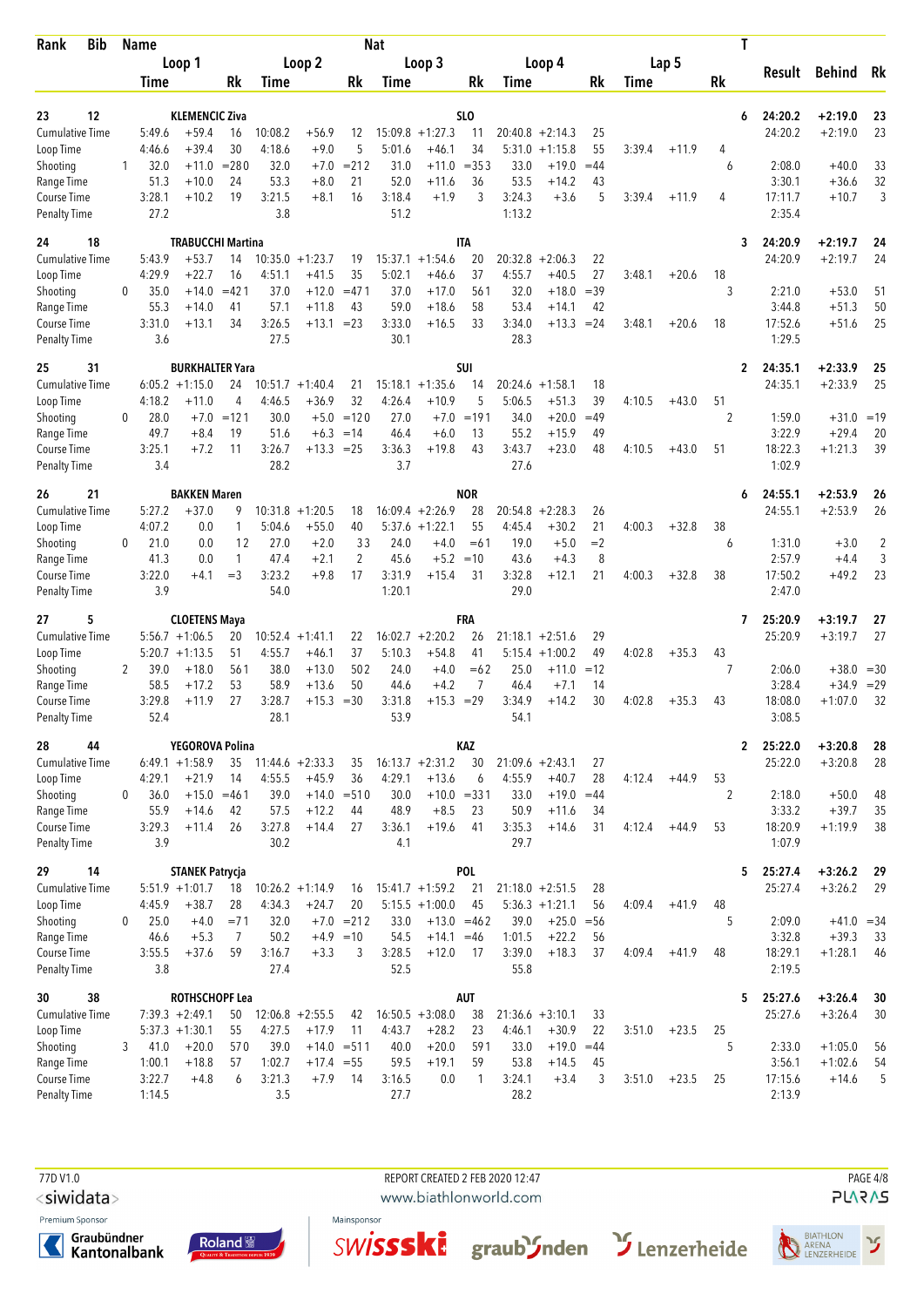| <b>Bib</b><br>Rank                 |              | Name           |                                          |                    |                |                             |                    | <b>Nat</b>     |                          |                     |                |                    |                 |             |         | Τ                  |                    |                         |          |
|------------------------------------|--------------|----------------|------------------------------------------|--------------------|----------------|-----------------------------|--------------------|----------------|--------------------------|---------------------|----------------|--------------------|-----------------|-------------|---------|--------------------|--------------------|-------------------------|----------|
|                                    |              |                | Loop 1                                   |                    |                | Loop 2                      |                    |                | Loop 3                   |                     |                | Loop 4             |                 |             | Lap 5   |                    | Result             | <b>Behind</b>           | Rk       |
|                                    |              | <b>Time</b>    |                                          | Rk                 | <b>Time</b>    |                             | Rk                 | <b>Time</b>    |                          | Rk                  | Time           |                    | Rk              | <b>Time</b> |         | Rk                 |                    |                         |          |
| 42<br>31                           |              |                | <b>DIMITROVA Valentina</b>               |                    |                |                             |                    |                |                          | <b>BUL</b>          |                |                    |                 |             |         | 3                  | 25:29.1            | +3:27.9                 | 31       |
| <b>Cumulative Time</b>             |              |                | $7:07.5 +2:17.3$                         | 41                 | 11:58.0        | $+2:46.7$                   | 39                 | 16:52.0        | $+3:09.5$                | 39                  |                | $21:30.4 +3:03.9$  | 31              |             |         |                    | 25:29.1            | $+3:27.9$               | 31       |
| Loop Time                          |              | 4:49.5         | $+42.3$                                  | $=35$              | 4:50.5         | $+40.9$                     | 34                 | 4:54.0         | $+38.5$                  | 31                  | 4:38.4         | $+23.2$            | 18              | 3:58.7      | $+31.2$ | 35                 |                    |                         |          |
| Shooting                           | 1            | 28.0           | $+7.0$                                   | $=121$             | 28.0           | $+3.0$                      | $= 41$             | 25.0           | $+5.0$                   | $= 90$              | 25.0           | $+11.0$            | $=12$           |             |         | 3                  | 1:46.0             | $+18.0$                 | $=9$     |
| Range Time<br>Course Time          |              | 49.4<br>3:31.8 | $+8.1$<br>$+13.9$                        | 17<br>36           | 50.1<br>3:31.2 | $+4.8$<br>$+17.8$           | $=7$<br>39         | 47.8<br>3:37.1 | $+7.4$<br>$+20.6$        | $=19$<br>44         | 47.8<br>3:46.3 | $+8.5$<br>$+25.6$  | 21<br>52        | 3:58.7      | $+31.2$ | 35                 | 3:15.1<br>18:25.1  | $+21.6$<br>$+1:24.1$    | 13<br>40 |
| <b>Penalty Time</b>                |              | 28.3           |                                          |                    | 29.2           |                             |                    | 29.1           |                          |                     | 4.3            |                    |                 |             |         |                    | 1:30.9             |                         |          |
| 32<br>56                           |              |                | <b>GOLUBEVA Inese</b>                    |                    |                |                             |                    |                |                          | LAT                 |                |                    |                 |             |         | 1                  | 25:33.9            | +3:32.7                 | 32       |
| Cumulative Time                    |              |                | $7:26.5 +2:36.3$                         | 46                 | 12:01.5        | $+2:50.2$                   | 41                 | 16:32.3        | $+2:49.8$                | 32                  | 21:31.8        | $+3:05.3$          | 32              |             |         |                    | 25:33.9            | $+3:32.7$               | 32       |
| Loop Time<br>Shooting              | 0            | 4:37.5<br>26.0 | $+30.3$<br>$+5.0$                        | 22<br>$=100$       | 4:35.0<br>35.0 | $+25.4$<br>$+10.0$          | 21<br>$= 370$      | 4:30.8<br>33.0 | $+15.3$<br>$+13.0$       | 10<br>$= 461$       | 4:59.5<br>32.0 | $+44.3$<br>$+18.0$ | 34<br>$=39$     | 4:02.1      | $+34.6$ | 41<br>-1           | 2:06.0             | $+38.0$                 | $= 30$   |
| Range Time                         |              | 53.5           | $+12.2$                                  | 31                 | 58.1           | $+12.8$                     | $=46$              | 53.6           | $+13.2$                  | 41                  | 53.2           | $+13.9$            | 41              |             |         |                    | 3:38.4             | $+44.9$                 | 44       |
| Course Time                        |              | 3:40.2         | $+22.3$                                  | 53                 | 3:33.0         | $+19.6$                     | 45                 | 3:33.2         | $+16.7$                  | 35                  | 3:37.5         | $+16.8$            | 34              | 4:02.1      | $+34.6$ | 41                 | 18:26.0            | $+1:25.0$               | $=41$    |
| <b>Penalty Time</b>                |              | 3.8            |                                          |                    | 3.9            |                             |                    | 4.0            |                          |                     | 28.8           |                    |                 |             |         |                    | 40.5               |                         |          |
| 29<br>33<br><b>Cumulative Time</b> |              |                | <b>KAPUSTOVA Ema</b><br>$6:36.9 +1:46.7$ | 30                 | 11:06.2        | $+1:54.9$                   | 26                 | 15:53.5        | $+2:11.0$                | <b>SVK</b><br>25    | 21:18.8        | $+2:52.3$          | 30              |             |         | 4                  | 25:34.1<br>25:34.1 | +3:32.9<br>$+3:32.9$    | 33<br>33 |
| Loop Time                          |              | 4:54.9         | +47.7                                    | 41                 | 4:29.3         | $+19.7$                     | 14                 | 4:47.3         | $+31.8$                  | 26                  |                | $5:25.3 +1:10.1$   | 53              | 4:15.3      | $+47.8$ | 57                 |                    |                         |          |
| Shooting                           | 1            | 29.0           | $+8.0$                                   | $=190$             | 30.0           | $+5.0$                      | $=121$             | 23.0           | $+3.0$                   | $=42$               | 22.0           | $+8.0$             | $=$ 5           |             |         | 4                  | 1:44.0             | $+16.0$                 | 8        |
| Range Time                         |              | 48.9           | $+7.6$                                   | $=13$              | 55.0           | $+9.7$                      | $= 31$             | 45.1           | $+4.7$                   | 9                   | 44.7           | $+5.4$             | 10              |             |         |                    | 3:13.7             | $+20.2$                 | 12       |
| Course Time<br><b>Penalty Time</b> |              | 3:36.2<br>29.8 | $+18.3$                                  | 48                 | 3:30.6<br>3.7  | $+17.2 = 35$                |                    | 3:34.0<br>28.2 | $+17.5$                  | 36                  | 3:46.2<br>54.4 | $+25.5$            | 51              | 4:15.3      | $+47.8$ | 57                 | 18:42.3<br>1:56.1  | $+1:41.3$               | 50       |
| 34<br>32                           |              |                | <b>MALYSHKINA Daria</b>                  |                    |                |                             |                    |                |                          | <b>RUS</b>          |                |                    |                 |             |         | 6                  | 25:34.9            | $+3:33.7$               | 34       |
| Cumulative Time                    |              |                | $6:34.4 +1:44.2$                         | 29                 |                | $11:54.5 + 2:43.2$          | 37                 |                | $16:35.1 + 2:52.6$       | 33                  |                | $21:45.2 + 3:18.7$ | 36              |             |         |                    | 25:34.9            | $+3:33.7$               | 34       |
| Loop Time                          |              | 4:46.4         | $+39.2$                                  | 29                 |                | $5:20.1 + 1:10.5$           | 46                 | 4:40.6         | $+25.1$                  | 19                  | 5:10.1         | +54.9              | 46              | 3:49.7      | $+22.2$ | 22                 |                    |                         |          |
| Shooting                           | 1            | 24.0           | $+3.0$                                   | $= 32$             | 36.0           | $+11.0$                     | $= 411$            | 20.0           | 0.0                      | $=12$               | 14.0           | 0.0                | $\mathbf{1}$    |             |         | 6                  | 1:34.0             | $+6.0$                  | 4        |
| Range Time<br>Course Time          |              | 46.2<br>3:30.9 | $+4.9$<br>$+13.0$                        | 6<br>33            | 55.5<br>3:30.1 | $+10.2$<br>$+16.7 = 33$     | 36                 | 40.4<br>3:30.8 | 0.0<br>$+14.3$           | 1<br>26             | 41.8<br>3:34.0 | $+2.5$<br>$+13.3$  | $=$ 3<br>$= 24$ | 3:49.7      | $+22.2$ | 22                 | 3:03.9<br>17:55.5  | $+10.4$<br>$+54.5$      | 5<br>26  |
| <b>Penalty Time</b>                |              | 29.3           |                                          |                    | 54.5           |                             |                    | 29.4           |                          |                     | 54.3           |                    |                 |             |         |                    | 2:47.5             |                         |          |
| 35<br>7                            |              |                | <b>AUCHENTALLER Hannah</b>               |                    |                |                             |                    |                |                          | <b>ITA</b>          |                |                    |                 |             |         | 9                  | 25:35.0            | $+3:33.8$               | 35       |
| Cumulative Time                    |              |                | $6:00.4 +1:10.2$                         | 22                 |                | $11:40.1 + 2:28.8$          | 34                 |                | $16:44.2 + 3:01.7$       | 35                  | 21:52.8        | $+3:26.3$          | 39              |             |         |                    | 25:35.0            | $+3:33.8$               | 35       |
| Loop Time<br>Shooting              | 2            | 28.0           | $5:13.4 +1:06.2$<br>$+7.0$               | 48<br>$=123$       | 43.0           | $5:39.7 +1:30.1$<br>$+18.0$ | 54<br>572          | 5:04.1<br>30.0 | $+48.6$                  | 39<br>$+10.0 = 332$ | 5:08.6<br>29.0 | $+53.4$<br>$+15.0$ | $=43$<br>$= 28$ | 3:42.2      | $+14.7$ | 7<br>9             | 2:10.0             | $+42.0 = 36$            |          |
| Range Time                         |              | 48.4           | $+7.1$                                   | 11                 | 1:02.6         | $+17.3$                     | 54                 | 51.1           | $+10.7 = 34$             |                     | 50.8           | $+11.5$            | $=32$           |             |         |                    | 3:32.9             | $+39.4$                 | 34       |
| Course Time                        |              | 3:32.6         | $+14.7$                                  | 39                 | 3:19.2         | $+5.8$                      | $=9$               | 3:20.0         | $+3.5$                   | 5                   | 3:24.4         | $+3.7$             | 6               | 3:42.2      | $+14.7$ | 7                  | 17:18.4            | $+17.4$                 | 6        |
| <b>Penalty Time</b>                |              | 52.4           |                                          |                    | 1:17.9         |                             |                    | 53.0           |                          |                     | 53.4           |                    |                 |             |         |                    | 3:56.7             |                         |          |
| 36<br>50<br>Cumulative Time        |              |                | <b>PUFF Johanna</b><br>$7:26.7 +2:36.5$  | 47                 |                | $12:25.9 + 3:14.6$          | 47                 |                | $17:18.4 + 3:35.9$       | GER<br>43           |                | $21:54.2 + 3:27.7$ | 40              |             |         | 3                  | 25:35.9<br>25:35.9 | $+3:34.7$<br>$+3:34.7$  | 36<br>36 |
| Loop Time                          |              | 4:52.7         | $+45.5$                                  | 40                 | 4:59.2         | $+49.6$                     | 39                 | 4:52.5         | $+37.0$                  | 29                  | 4:35.8         | $+20.6$            | 14              | 3:41.7      | $+14.2$ | 6                  |                    |                         |          |
| Shooting                           | $\mathbf{1}$ | 33.0           |                                          | $+12.0 = 351$      | 31.0           |                             | $+6.0 = 191$       | 26.0           |                          | $+6.0 = 140$        | 29.0           | $+15.0$            | $= 28$          |             |         | 3                  | 1:59.0             | $+31.0 = 19$            |          |
| Range Time                         |              | 56.1           | $+14.8 = 44$                             |                    | 55.0           | $+9.7 = 31$                 |                    | 46.8           | $+6.4 = 14$              |                     | 48.9           | $+9.6$             | 25              |             |         |                    | 3:26.8             | $+33.3$                 | 26       |
| Course Time<br><b>Penalty Time</b> |              | 3:29.1<br>27.5 | $+11.2 = 24$                             |                    | 3:32.5<br>31.7 | $+19.1$                     | 42                 | 3:36.2<br>29.5 | $+19.7$                  | 42                  | 3:42.8<br>4.1  | $+22.1$            | 46              | 3:41.7      | $+14.2$ | 6                  | 18:02.3<br>1:32.8  | $+1:01.3$               | 29       |
| 41<br>37                           |              |                | <b>MARIC Kaja</b>                        |                    |                |                             |                    |                |                          | <b>SLO</b>          |                |                    |                 |             |         | 4                  | 25:38.5            | $+3:37.3$               | 37       |
| <b>Cumulative Time</b>             |              |                | $7:05.5 +2:15.3$                         | 40                 |                | $11:49.8 + 2:38.5$          | 36                 |                | $16:45.5 + 3:03.0$       | 36                  |                | $21:42.4 + 3:15.9$ | 34              |             |         |                    | 25:38.5            | $+3:37.3$               | 37       |
| Loop Time                          |              | 4:49.5         | $+42.3 = 35$                             |                    | 4:44.3         | $+34.7$                     | 30                 | 4:55.7         | $+40.2$                  | 33                  | 4:56.9         | $+41.7$            | 30              | 3:56.1      | $+28.6$ | 31                 |                    |                         |          |
| Shooting<br>Range Time             | $\mathbf{1}$ | 33.0<br>56.1   | $+14.8 = 44$                             | $+12.0 = 351$      | 33.0<br>53.7   | $+8.4$                      | $+8.0 = 271$<br>26 | 32.0<br>50.6   | $+12.0 = 421$<br>$+10.2$ | 31                  | 33.0<br>53.0   | $+19.0$<br>$+13.7$ | $=44$<br>40     |             |         | 4                  | 2:11.0<br>3:33.4   | $+43.0 = 39$<br>$+39.9$ | 36       |
| Course Time                        |              | 3:24.7         | $+6.8$                                   | 10                 | 3:20.8         |                             | $+7.4 = 12$        | 3:29.6         | $+13.1$                  | 24                  | 3:33.5         | $+12.8$            | 23              | 3:56.1      | $+28.6$ | 31                 | 17:44.7            | $+43.7$                 | 20       |
| <b>Penalty Time</b>                |              | 28.7           |                                          |                    | 29.8           |                             |                    | 35.5           |                          |                     | 30.4           |                    |                 |             |         |                    | 2:04.4             |                         |          |
| 36<br>38                           |              |                | <b>ANUFRYIENKA Karyna</b>                |                    |                |                             |                    |                |                          | <b>BLR</b>          |                |                    |                 |             |         | 1                  | 25:41.8            | $+3:40.6$               | 38       |
| <b>Cumulative Time</b>             |              |                | $8:04.9 + 3:14.7$                        | 56                 |                | $12:43.4 + 3:32.1$          | 48                 |                | $17:13.3 + 3:30.8$       | 42                  |                | $21:44.3 + 3:17.8$ | 35              |             |         |                    | 25:41.8            | $+3:40.6$               | 38       |
| Loop Time<br>Shooting              | $\mathbf{1}$ | 26.0           | $6:05.9 +1:58.7$                         | 59<br>$+5.0 = 100$ | 4:38.5<br>28.0 | $+28.9$<br>$+3.0$           | 24<br>$=40$        | 4:29.9<br>24.0 | $+14.4$<br>$+4.0$        | 9<br>$=60$          | 4:31.0<br>22.0 | $+15.8$<br>$+8.0$  | 11<br>$=$ 5     | 3:57.5      | $+30.0$ | 32<br>$\mathbf{1}$ | 1:40.0             | $+12.0$                 | $=6$     |
| Range Time                         |              | 49.2           | $+7.9$                                   | 15                 | 52.5           | $+7.2$                      | 20                 | 44.5           | $+4.1$                   | 6                   | 43.5           | $+4.2$             | $\overline{7}$  |             |         |                    | 3:09.7             | $+16.2$                 | 10       |
| Course Time                        |              |                | $4:48.0 + 1:30.1$                        | 60                 | 3:42.3         | $+28.9$                     | 58                 | 3:41.3         | $+24.8$                  | 50                  | 3:43.4         | $+22.7$            | 47              | 3:57.5      | $+30.0$ | 32                 | 19:52.5            | $+2:51.5$               | 60       |
| <b>Penalty Time</b>                |              | 28.7           |                                          |                    | 3.7            |                             |                    | 4.1            |                          |                     | 4.1            |                    |                 |             |         |                    | 40.6               |                         |          |

<siwidata>

Premium Sponsor







REPORT CREATED 2 FEB 2020 12:47

www.biathlonworld.com





**PAGE 5/8**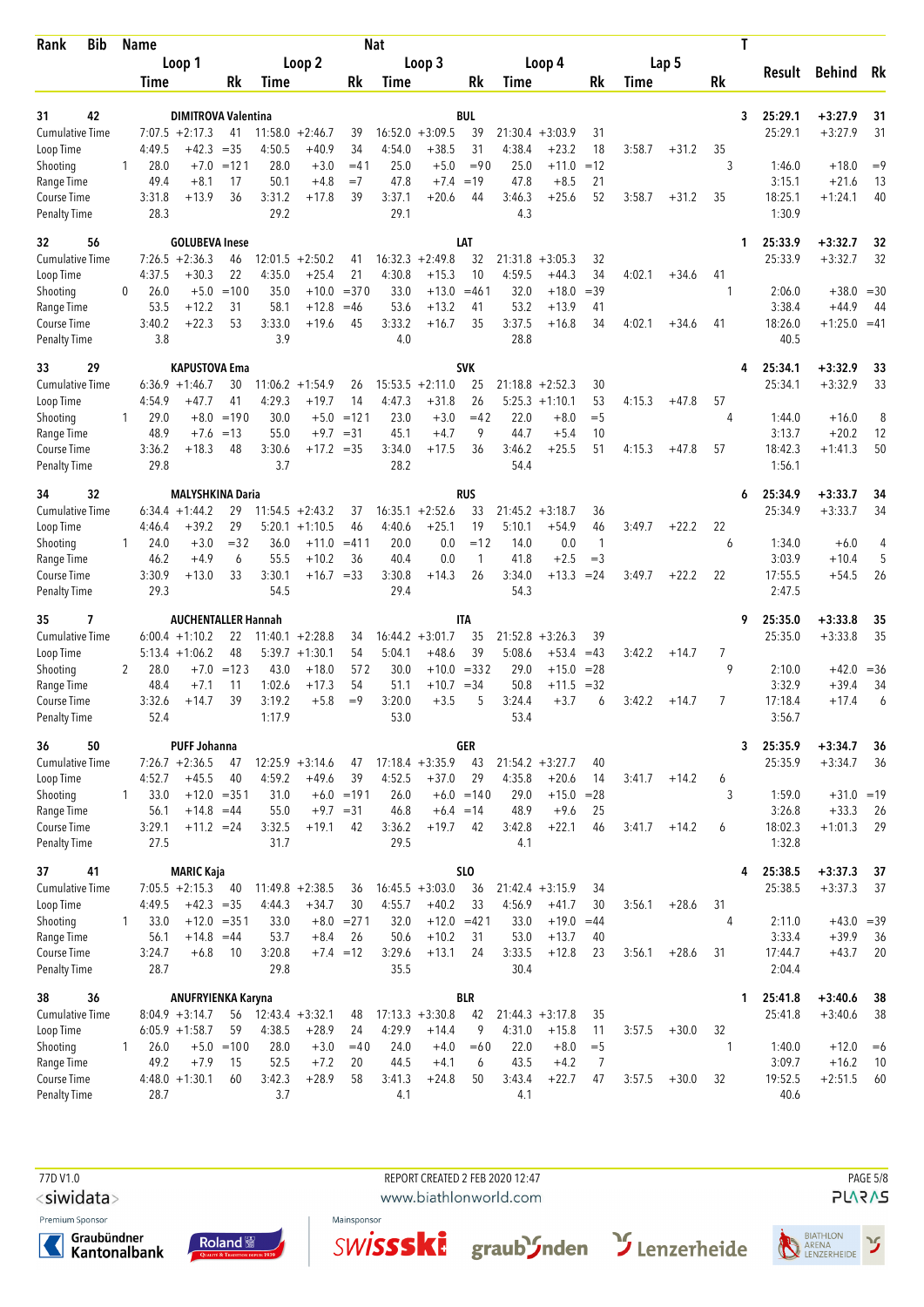| <b>Bib</b><br>Rank        |              | <b>Name</b>    |                              |                    |                  |                          |                     | <b>Nat</b>     |                          |                   |                |                         |              |        |         | Τ       |                   |                         |                |
|---------------------------|--------------|----------------|------------------------------|--------------------|------------------|--------------------------|---------------------|----------------|--------------------------|-------------------|----------------|-------------------------|--------------|--------|---------|---------|-------------------|-------------------------|----------------|
|                           |              |                | Loop 1                       |                    |                  | Loop 2                   |                     |                | Loop 3                   |                   |                | Loop 4                  |              |        | Lap 5   |         | Result            | Behind Rk               |                |
|                           |              | Time           |                              | Rk                 | Time             |                          | Rk                  | Time           |                          | Rk                | Time           |                         | Rk           | Time   |         | Rk      |                   |                         |                |
| 17<br>39                  |              |                | <b>IVANOVA Amina</b>         |                    |                  |                          |                     |                |                          | <b>RUS</b>        |                |                         |              |        |         | 4       | 25:56.4           | $+3:55.2$               | 39             |
| <b>Cumulative Time</b>    |              |                | $6:22.9$ +1:32.7             | 28                 |                  | $11:38.0 + 2:26.7$       | 33                  |                | $16:39.7 + 2:57.2$       | 34                |                | $21:48.5 + 3:22.0$      | 37           |        |         |         | 25:56.4           | $+3:55.2$               | 39             |
| Loop Time                 |              |                | $5:09.9 + 1:02.7$            | 46                 |                  | $5:15.1 + 1:05.5$        | 44                  | 5:01.7         | $+46.2$                  | 35                | 5:08.8         | $+53.6$                 | 45           | 4:07.9 | $+40.4$ | 47      |                   |                         |                |
| Shooting                  | $\mathbf{1}$ | 38.0           | $+17.0$                      | 551                | 36.0             | $+11.0$                  | $= 411$             | 28.0           | $+8.0$                   | $= 231$           | 27.0           | $+13.0$                 | $= 22$       |        |         | 4       | 2:09.0            | $+41.0 = 34$            |                |
| Range Time<br>Course Time |              | 58.6<br>3:41.6 | +17.3<br>$+23.7$             | 54<br>57           | 1:02.0<br>3:42.1 | $+16.7$<br>$+28.7$       | 53<br>57            | 46.8<br>3:43.3 | $+6.4$<br>$+26.8$        | $=14$<br>52       | 46.9<br>3:50.9 | $+7.6$<br>$+30.2$       | 16<br>$= 58$ | 4:07.9 | $+40.4$ | 47      | 3:34.3<br>19:05.8 | $+40.8$<br>$+2:04.8$    | 38<br>55       |
| <b>Penalty Time</b>       |              | 29.7           |                              |                    | 31.0             |                          |                     | 31.6           |                          |                   | 31.0           |                         |              |        |         |         | 2:03.3            |                         |                |
| 49<br>40                  |              |                | <b>OSTERMAN Erika</b>        |                    |                  |                          |                     |                |                          | <b>SWE</b>        |                |                         |              |        |         | 3       | 25:57.8           | $+3:56.6$               | 40             |
| <b>Cumulative Time</b>    |              |                | $6:53.6 + 2:03.4$            | 36                 |                  | $11:22.7 + 2:11.4$       | 29                  |                | $16:49.1 + 3:06.6$       | 37                |                | $21:51.3 + 3:24.8$      | 38           |        |         |         | 25:57.8           | $+3:56.6$               | 40             |
| Loop Time                 |              | 4:20.6         | +13.4                        | 6                  | 4:29.1           | $+19.5$                  | 13                  |                | $5:26.4$ +1:10.9         | 52                | 5:02.2         | $+47.0$                 | 36           | 4:06.5 | $+39.0$ | 44      |                   |                         |                |
| Shooting                  | 0            | 28.0           |                              | $+7.0 = 120$       | 30.0             | $+5.0$                   | $=122$              | 27.0           | $+7.0$                   | $=191$            | 29.0           | $+15.0$                 | $= 28$       |        |         | 3       | 1:54.0            | $+26.0$                 | 17             |
| Range Time<br>Course Time |              | 48.0<br>3:29.1 | $+6.7$<br>$+11.2 = 24$       | 10                 | 50.1<br>3:30.9   | $+4.8$<br>$+17.5$        | $=7$<br>38          | 51.1<br>3:42.1 | $+10.7 = 34$<br>$+25.6$  | 51                | 49.1<br>3:45.1 | $+9.8$<br>$+24.4$       | 26<br>50     | 4:06.5 | $+39.0$ | 44      | 3:18.3<br>18:33.7 | $+24.8$<br>$+1:32.7$    | 16<br>48       |
| <b>Penalty Time</b>       |              | 3.5            |                              |                    | 8.1              |                          |                     | 53.2           |                          |                   | 28.0           |                         |              |        |         |         | 1:32.8            |                         |                |
| 52<br>41                  |              |                | <b>BOLSTAD Hedda</b>         |                    |                  |                          |                     |                |                          | <b>NOR</b>        |                |                         |              |        |         | 5       | 25:59.3           | $+3:58.1$               | 41             |
| <b>Cumulative Time</b>    |              |                | $7:16.4 +2:26.2$             | 44                 | 11:58.4          | $+2:47.1$                | 40                  |                | $17:09.0 + 3:26.5$       | 41                | 22:00.1        | $+3:33.6$               | 41           |        |         |         | 25:59.3           | $+3:58.1$               | 41             |
| Loop Time                 |              | 4:35.4         | $+28.2$                      | 20                 | 4:42.0           | $+32.4$                  | 29                  | 5:10.6         | $+55.1$                  | 42                | 4:51.1         | $+35.9$                 | 26           | 3:59.2 | $+31.7$ | 36      |                   |                         |                |
| Shooting                  | 1            | 28.0<br>47.8   | $+7.0$<br>$+6.5$             | $=121$<br>9        | 28.0<br>51.6     | $+3.0$<br>$+6.3$         | $=42$<br>$=14$      | 26.0<br>49.0   | $+6.0$<br>$+8.6$         | $=141$<br>$= 24$  | 25.0<br>48.1   | $+11.0$<br>$+8.8$       | $=12$<br>23  |        |         | 5       | 1:47.0<br>3:16.5  | $+19.0 = 11$            | 14             |
| Range Time<br>Course Time |              | 3:22.0         | $+4.1$                       | $=$ 3              | 3:21.4           | $+8.0$                   | 15                  | 3:29.1         | $+12.6$                  | 21                | 3:34.7         | $+14.0$                 | $= 28$       | 3:59.2 | $+31.7$ | 36      | 17:46.4           | $+23.0$<br>$+45.4$      | 22             |
| <b>Penalty Time</b>       |              | 25.6           |                              |                    | 29.0             |                          |                     | 52.5           |                          |                   | 28.3           |                         |              |        |         |         | 2:15.4            |                         |                |
| 35<br>42                  |              |                | <b>NEDZA-KUBINIEC Anna</b>   |                    |                  |                          |                     |                |                          | <b>POL</b>        |                |                         |              |        |         | 6       | 26:18.3           | +4:17.1                 | 42             |
| <b>Cumulative Time</b>    |              |                | $6:46.1 + 1:55.9$            | 33                 |                  | $11:57.6 + 2:46.3$       | 38                  |                | $16:52.8 + 3:10.3$       | 40                |                | $22:20.3 + 3:53.8$      | 42           |        |         |         | 26:18.3           | $+4:17.1$               | 42             |
| Loop Time                 |              | 4:47.1         | $+39.9$                      | 31                 |                  | $5:11.5 +1:01.9$         | $=42$               | 4:55.2         | $+39.7$                  | 32                | 5:27.5         | $+1:12.3$               | 54           | 3:58.0 | $+30.5$ | 33      |                   |                         |                |
| Shooting<br>Range Time    | 1            | 33.0<br>53.4   | $+12.0$<br>$+12.1$           | $= 352$<br>30      | 33.0<br>53.5     | $+8.0$<br>$+8.2$         | $= 271$<br>24       | 36.0<br>54.2   | $+16.0$<br>$+13.8$       | $= 542$<br>43     | 34.0<br>53.7   | $+20.0$<br>$+14.4$      | $=49$<br>44  |        |         | 6       | 2:16.0<br>3:34.8  | $+48.0 = 46$<br>$+41.3$ | 39             |
| Course Time               |              | 3:27.0         | $+9.1$                       | 15                 | 3:24.4           | $+11.0 = 19$             |                     | 3:29.4         | $+12.9$                  | 23                | 3:40.0         | $+19.3$                 | 39           | 3:58.0 | $+30.5$ | 33      | 17:58.8           | $+57.8$                 | 28             |
| <b>Penalty Time</b>       |              | 26.7           |                              |                    | 53.6             |                          |                     | 31.6           |                          |                   | 53.8           |                         |              |        |         |         | 2:45.7            |                         |                |
| 46<br>43                  |              |                | <b>PACEROVA Sara</b>         |                    |                  |                          |                     |                |                          | <b>SVK</b>        |                |                         |              |        |         | 4       | 26:19.3           | $+4:18.1$               | 43             |
| <b>Cumulative Time</b>    |              |                | $7:45.7 +2:55.5$             | 52                 | 12:24.3          | $+3:13.0$                | 46                  |                | $17:49.1 + 4:06.6$       | 48                |                | $22:24.7 + 3:58.2$      | 43           |        |         |         | 26:19.3           | $+4:18.1$               | 43             |
| Loop Time                 |              |                | $5:23.7 +1:16.5$             | 53<br>$=460$       | 4:38.6<br>39.0   | $+29.0$                  | 25<br>$= 512$       | 29.0           | $5:24.8 +1:09.3$         | 51<br>$= 270$     | 4:35.6         | $+20.4$                 | 13<br>$=17$  | 3:54.6 | $+27.1$ | 29<br>4 |                   |                         |                |
| Shooting<br>Range Time    | 2            | 36.0<br>57.0   | $+15.0$<br>$+15.7$           | 49                 | 59.7             | $+14.0$<br>$+14.4$       | 51                  | 50.8           | $+9.0$<br>$+10.4$        | 32                | 26.0<br>47.5   | $+12.0$<br>$+8.2$       | 20           |        |         |         | 2:10.0<br>3:35.0  | $+42.0$<br>$+41.5$      | $=36$<br>$=40$ |
| Course Time               |              | 3:33.8         | $+15.9$                      | 42                 | 3:35.0           | $+21.6$                  | 49                  | 3:39.4         | $+22.9$                  | 49                | 3:44.5         | $+23.8$                 | 49           | 3:54.6 | $+27.1$ | 29      | 18:27.3           | $+1:26.3$               | 43             |
| <b>Penalty Time</b>       |              | 52.9           |                              |                    | 3.9              |                          |                     | 54.6           |                          |                   | 3.6            |                         |              |        |         |         | 1:55.0            |                         |                |
| 44<br>47                  |              |                | <b>MASARIKOVA Gabriela</b>   |                    |                  |                          |                     |                |                          | <b>CZE</b>        |                |                         |              |        |         | 5       | 26:31.9           | $+4:30.7$               | 44             |
| <b>Cumulative Time</b>    |              |                | $7:25.5 +2:35.3$             | 45                 |                  | $12:47.3 + 3:36.0$       | 49                  |                | $17:40.2 + 3:57.7$       | 47                |                | $22:42.5 +4:16.0$       | 48           |        |         |         | 26:31.9           | $+4:30.7$               | 44             |
| Loop Time                 | 1            | 4:57.5         | $+50.3$<br>$+14.0 = 422$     | 43                 | 44.0             | $5:21.8 +1:12.2 = 48$    |                     | 4:52.9<br>34.0 | $+37.4$<br>$+14.0 = 501$ | 30                | 5:02.3<br>45.0 | $+47.1$<br>$+31.0$      | 37           | 3:49.4 | $+21.9$ | 21<br>5 | 2:38.0            | $+1:10.0$               | 57             |
| Shooting<br>Range Time    |              | 35.0<br>56.2   | $+14.9$                      | 46                 | 1:03.6           | $+19.0 = 581$<br>$+18.3$ | 57                  | 54.3           | $+13.9 = 44$             |                   | 1:05.6         | $+26.3$                 | 60<br>59     |        |         |         | 3:59.7            | $+1:06.2$               | 56             |
| Course Time               |              | 3:34.4         | $+16.5$                      | 44                 | 3:26.5           | $+13.1 = 23$             |                     | 3:31.0         | $+14.5$                  | 28                | 3:30.2         | $+9.5$                  | 14           | 3:49.4 | $+21.9$ | 21      | 17:51.5           | $+50.5$                 | 24             |
| <b>Penalty Time</b>       |              | 26.9           |                              |                    | 51.7             |                          |                     | 27.6           |                          |                   | 26.5           |                         |              |        |         |         | 2:12.7            |                         |                |
| 59<br>45                  |              |                | <b>HORODNA Olena</b>         |                    |                  |                          |                     |                |                          | <b>UKR</b>        |                |                         |              |        |         | 4       | 26:34.1           | $+4:32.9$               | 45             |
| <b>Cumulative Time</b>    |              |                | $8:37.8 + 3:47.6$            | 60                 |                  | $13:35.4 +4:24.1$        | 56                  |                | $18:05.2 + 4:22.7$       | 50                |                | $22:34.0 +4:07.5$       | 44           |        |         |         | 26:34.1           | $+4:32.9$               | 45             |
| Loop Time                 |              |                | $5:43.8 +1:36.6$             | 57<br>$+8.0 = 191$ | 4:57.6           | $+48.0$                  | 38<br>20            | 4:29.8         | $+14.3$                  | 8<br>$+9.0 = 270$ | 4:28.8<br>23.0 | $+13.6$                 | 10           | 4:00.1 | $+32.6$ | 37      |                   |                         |                |
| Shooting<br>Range Time    | 3            | 29.0<br>50.8   | $+9.5$                       | 22                 | 26.0<br>51.7     | $+1.0$<br>$+6.4$         | 17                  | 29.0<br>50.5   | $+10.1 = 29$             |                   | 44.5           | $+9.0$<br>$+5.2$        | $=9$<br>9    |        |         | 4       | 1:47.0<br>3:17.5  | $+19.0 = 11$<br>$+24.0$ | 15             |
| Course Time               |              | 3:34.3         | $+16.4$                      | 43                 | 3:37.1           | $+23.7$                  | 52                  | 3:35.4         | $+18.9$                  | 38                | 3:40.7         | $+20.0$                 | 41           | 4:00.1 | $+32.6$ | 37      | 18:27.6           | $+1:26.6$               | 44             |
| <b>Penalty Time</b>       |              | 1:18.7         |                              |                    | 28.8             |                          |                     | 3.9            |                          |                   | 3.6            |                         |              |        |         |         | 1:55.0            |                         |                |
| 43<br>46                  |              |                | <b>PERREN Marlene Sophie</b> |                    |                  |                          |                     |                |                          | SUI               |                |                         |              |        |         | 5       | 26:40.2           | $+4:39.0$               | -46            |
| <b>Cumulative Time</b>    |              |                | $6:58.5 + 2:08.3$            | 39                 |                  | $11:30.7 +2:19.4$        | 31                  |                | $16:04.0 + 2:21.5$       | 27                |                | $22:37.9 +4:11.4$       | 46           |        |         |         | 26:40.2           | $+4:39.0$               | 46             |
| Loop Time                 |              | 4:40.5         | $+33.3$                      | 25                 | 4:32.2           | $+22.6$                  | 15                  | 4:33.3         | $+17.8 = 12$             |                   |                | $6:33.9 +2:18.7$        | 60           | 4:02.3 | $+34.8$ | 42<br>5 |                   |                         |                |
| Shooting<br>Range Time    | 0            | 36.0<br>58.8   | $+15.0$<br>$+17.5$           | $=460$<br>55       | 35.0<br>57.6     | $+12.3$                  | $+10.0 = 370$<br>45 | 32.0<br>55.4   | $+12.0 = 425$<br>$+15.0$ | 51                | 31.0<br>52.2   | $+17.0 = 33$<br>$+12.9$ | 38           |        |         |         | 2:14.0<br>3:44.0  | $+46.0$<br>$+50.5$      | 44<br>49       |
| Course Time               |              | 3:37.2         | $+19.3$                      | 49                 | 3:30.6           | $+17.2 = 35$             |                     | 3:33.1         | $+16.6$                  | 34                | 3:34.7         | $+14.0 = 28$            |              | 4:02.3 | $+34.8$ | 42      | 18:17.9           | $+1:16.9$               | 36             |
| <b>Penalty Time</b>       |              | 4.5            |                              |                    | 4.0              |                          |                     | 4.8            |                          |                   | 2:07.0         |                         |              |        |         |         | 2:20.3            |                         |                |

77D V1.0 REPORT CREATED 2 FEB 2020 12:47 PAGE 6/8

<siwidata>

Premium Sponsor







www.biathlonworld.com



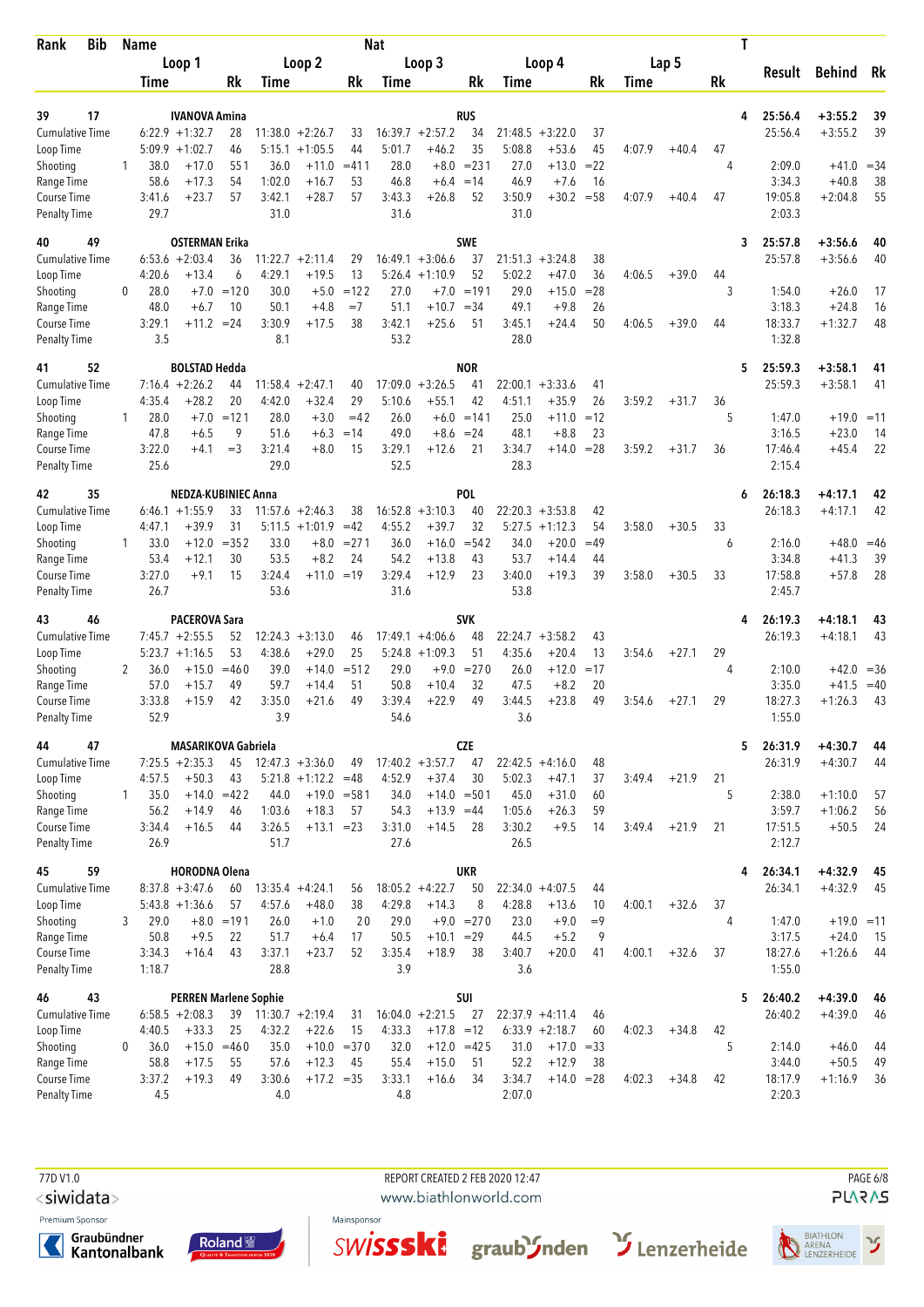| Bib<br>Rank                        |              | <b>Name</b>    |                                                   |                    |                  |                       |                  | <b>Nat</b>     |                    |                  |                |                    |              |             |         | Τ            |                    |                         |          |
|------------------------------------|--------------|----------------|---------------------------------------------------|--------------------|------------------|-----------------------|------------------|----------------|--------------------|------------------|----------------|--------------------|--------------|-------------|---------|--------------|--------------------|-------------------------|----------|
|                                    |              |                | Loop 1                                            |                    |                  | Loop 2                |                  |                | Loop 3             |                  |                | Loop 4             |              |             | Lap 5   |              | Result             | <b>Behind</b>           | Rk       |
|                                    |              | Time           |                                                   | Rk                 | Time             |                       | Rk               | Time           |                    | Rk               | Time           |                    | Rk           | <b>Time</b> |         | Rk           |                    |                         |          |
|                                    |              |                |                                                   |                    |                  |                       |                  |                |                    |                  |                |                    |              |             |         |              |                    |                         |          |
| 47<br>45<br><b>Cumulative Time</b> |              |                | YOSHIDA Sakura<br>$6:54.9 + 2:04.7$               | 37                 | 11:27.3          | $+2:16.0$             | 30               |                | $17:23.1 + 3:40.6$ | <b>JPN</b><br>45 | 22:41.6        | $+4:15.1$          | 47           |             |         | 4            | 26:42.0<br>26:42.0 | $+4:40.8$<br>$+4:40.8$  | 47<br>47 |
| Loop Time                          |              | 4:33.9         | $+26.7$                                           | 19                 | 4:32.4           | $+22.8$               | 16               | 5:55.8         | $+1:40.3$          | 60               | 5:18.5         | $+1:03.3$          | 50           | 4:00.4      | $+32.9$ | 39           |                    |                         |          |
| Shooting                           | $\Omega$     | 36.0           | $+15.0$                                           | $=460$             | 37.0             | $+12.0$               | $=473$           | 34.0           | $+14.0$            | $= 501$          | 39.0           | $+25.0$            | $= 56$       |             |         | 4            | 2:26.0             | $+58.0$                 | 53       |
| Range Time                         |              | 56.5           | $+15.2$                                           | 48                 | 58.3             | $+13.0$               | $=48$            | 56.8           | $+16.4$            | 54               | 1:01.6         | $+22.3$            | 57           |             |         |              | 3:53.2             | $+59.7$                 | 53       |
| Course Time                        |              | 3:33.5         | $+15.6$                                           | 41                 | 3:30.1           | $+16.7 = 33$          |                  | 3:35.9         | $+19.4$            | 40               | 3:48.6         | $+27.9$            | 55           | 4:00.4      | $+32.9$ | 39           | 18:28.5            | $+1:27.5$               | 45       |
| Penalty Time                       |              | 3.9            |                                                   |                    | 4.0              |                       |                  | 1:23.1         |                    |                  | 28.3           |                    |              |             |         |              | 1:59.3             |                         |          |
| 37<br>48                           |              |                | PANTERALKA Justyna                                |                    |                  |                       |                  |                |                    | POL              |                |                    |              |             |         | 4            | 26:43.8            | +4:42.6                 | 48       |
| Cumulative Time                    |              |                | $6:57.4 +2:07.2$                                  | 38                 |                  | $12:08.8 + 2:57.5$    | 43               | 17:22.6        | $+3:40.1$          | 44               | 22:37.1        | $+4:10.6$          | 45           |             |         |              | 26:43.8            | $+4:42.6$               | 48       |
| Loop Time                          |              | 4:58.4         | $+51.2$                                           | 45                 | 5:11.4           | $+1:01.8$             | 41               | 5:13.8         | $+58.3$            | 43               | 5:14.5         | $+59.3$            | 47           | 4:06.7      | $+39.2$ | 45           |                    |                         |          |
| Shooting                           | 1            | 36.0           | $+15.0$                                           | $= 461$            | 39.0             | $+14.0$               | $= 511$          | 36.0           | $+16.0$            | $= 541$          | 36.0           | $+22.0$            | $= 51$       |             |         | 4            | 2:27.0             | $+59.0$                 | 54       |
| Range Time<br>Course Time          |              | 57.8<br>3:32.1 | $+16.5$<br>$+14.2$                                | 51<br>38           | 1:01.7<br>3:40.1 | $+16.4$<br>$+26.7$    | 52<br>56         | 56.5<br>3:47.6 | $+16.1$<br>$+31.1$ | 52<br>57         | 56.8<br>3:47.3 | $+17.5$<br>$+26.6$ | 52<br>54     | 4:06.7      | $+39.2$ | 45           | 3:52.8<br>18:53.8  | $+59.3$<br>$+1:52.8$    | 52<br>52 |
| Penalty Time                       |              | 28.5           |                                                   |                    | 29.6             |                       |                  | 29.7           |                    |                  | 30.4           |                    |              |             |         |              | 1:58.2             |                         |          |
|                                    |              |                |                                                   |                    |                  |                       |                  |                |                    |                  |                |                    |              |             |         |              |                    |                         |          |
| 49<br>39<br><b>Cumulative Time</b> |              |                | <b>GOTVALDOVA Katerina</b><br>$6:46.8 +1:56.6$    | 34                 |                  | $12:53.9 + 3:42.6$    | 50               |                | $18:09.7 + 4:27.2$ | <b>CZE</b><br>52 | 23:05.8        | $+4:39.3$          | 52           |             |         | 7            | 27:01.8<br>27:01.8 | $+5:00.6$<br>$+5:00.6$  | 49<br>49 |
| Loop Time                          |              | 4:42.8         | $+35.6$                                           | 26                 | 6:07.1           | $+1:57.5$             | 60               | 5:15.8         | $+1:00.3$          | $=47$            | 4:56.1         | $+40.9$            | 29           | 3:56.0      | $+28.5$ | 30           |                    |                         |          |
| Shooting                           | 0            | 34.0           | $+13.0$                                           | $=404$             | 34.0             | $+9.0$                | $= 332$          | 32.0           | $+12.0$            | $=421$           | 33.0           | $+19.0$            | $=44$        |             |         | 7            | 2:13.0             | $+45.0$                 | 43       |
| Range Time                         |              | 58.2           | $+16.9$                                           | 52                 | 54.2             | $+8.9$                | $= 27$           | 52.9           | $+12.5$            | 37               | 54.7           | $+15.4$            | 47           |             |         |              | 3:40.0             | $+46.5$                 | 45       |
| Course Time                        |              | 3:40.6         | $+22.7$                                           | 55                 | 3:26.4           | $+13.0$               | 22               | 3:30.2         | $+13.7$            | 25               | 3:34.3         | $+13.6$            | $=26$        | 3:56.0      | $+28.5$ | 30           | 18:07.5            | $+1:06.5$               | 31       |
| Penalty Time                       |              | 4.0            |                                                   |                    | 1:46.5           |                       |                  | 52.7           |                    |                  | 27.1           |                    |              |             |         |              | 3:10.3             |                         |          |
| 40<br>50                           |              |                | <b>ANDRAS Vivien-Bernadett</b>                    |                    |                  |                       |                  |                |                    | ROU              |                |                    |              |             |         | 4            | 27:02.2            | $+5:01.0$               | 50       |
| <b>Cumulative Time</b>             |              |                | $6:45.3 +1:55.1$                                  | 32                 |                  | $12:16.3 + 3:05.0$    | 45               |                | $17:31.9 + 3:49.4$ | 46               |                | $22:54.7 + 4:28.2$ | 49           |             |         |              | 27:02.2            | $+5:01.0$               | 50       |
| Loop Time                          |              | 4:39.3         | $+32.1$                                           | 24                 |                  | $5:31.0 + 1:21.4$     | 53               | 5:15.6         | $+1:00.1$          | 46               | 5:22.8         | $+1:07.6$          | 52           | 4:07.5      | $+40.0$ | 46           |                    |                         |          |
| Shooting<br>Range Time             | 0            | 32.0<br>54.9   | $+11.0$<br>$+13.6$                                | $= 282$<br>38      | 39.0<br>57.0     | $+14.0$<br>$+11.7$    | $= 511$<br>$=41$ | 31.0<br>54.8   | $+11.0$<br>$+14.4$ | $= 351$<br>50    | 37.0<br>1:01.3 | $+23.0$<br>$+22.0$ | $= 53$<br>55 |             |         | 4            | 2:19.0<br>3:48.0   | $+51.0 = 49$<br>$+54.5$ | 51       |
| Course Time                        |              | 3:40.5         | $+22.6$                                           | 54                 | 3:34.4           | $+21.0$               | 47               | 3:48.9         | $+32.4$            | 58               | 3:49.1         | $+28.4$            | 56           | 4:07.5      | $+40.0$ | 46           | 19:00.4            | $+1:59.4$               | 54       |
| <b>Penalty Time</b>                |              | 3.9            |                                                   |                    | 59.6             |                       |                  | 31.9           |                    |                  | 32.4           |                    |              |             |         |              | 2:07.8             |                         |          |
| 58<br>51                           |              |                | <b>WILSON Helen</b>                               |                    |                  |                       |                  |                |                    | USA              |                |                    |              |             |         | 4            | 27:02.5            | $+5:01.3$               | 51       |
| <b>Cumulative Time</b>             |              |                | $7:52.0 +3:01.8$                                  | 53                 | 13:19.8          | $+4:08.5$             | 54               | 17:53.1        | $+4:10.6$          | 49               | 23:00.6        | $+4:34.1$          | 50           |             |         |              | 27:02.5            | $+5:01.3$               | 51       |
| Loop Time                          |              | 4:58.0         | $+50.8$                                           | 44                 | 5:27.8           | $+1:18.2$             | 51               | 4:33.3         | $+17.8$            | $=12$            | 5:07.5         | $+52.3$            | 42           | 4:01.9      | $+34.4$ | 40           |                    |                         |          |
| Shooting                           | $\mathbf{1}$ | 45.0           | $+24.0$                                           | 592                | 42.0             | $+17.0$               | 560              | 38.0           | $+18.0$            | 571              | 43.0           | $+29.0$            | $= 58$       |             |         | 4            | 2:48.0             | $+1:20.0$               | 60       |
| Range Time                         |              | 1:03.7         | $+22.4$                                           | 58                 | 1:02.7           | $+17.4$               | $= 55$           | 57.7           | $+17.3$            | 57               | 1:03.4         | +24.1              | 58           |             |         |              | 4:07.5             | $+1:14.0$               | 58       |
| Course Time<br><b>Penalty Time</b> |              | 3:27.4<br>26.9 | $+9.5$                                            | 16                 | 3:31.6<br>53.5   | $+18.2$               | 40               | 3:31.8<br>3.8  | $+15.3 = 29$       |                  | 3:36.3<br>27.8 | $+15.6$            | 32           | 4:01.9      | $+34.4$ | 40           | 18:09.0<br>1:52.0  | $+1:08.0$               | 33       |
|                                    |              |                |                                                   |                    |                  |                       |                  |                |                    |                  |                |                    |              |             |         |              |                    |                         |          |
| 52<br>60<br><b>Cumulative Time</b> |              |                | <b>BEHRINGER Emilie Marie</b><br>$7:42.9 +2:52.7$ | 51                 |                  | $12:15.5 + 3:04.2$    | 44               |                | $18:07.7 + 4:25.2$ | <b>GER</b><br>51 |                | $23:04.8 + 4:38.3$ | 51           |             |         | 5            | 27:03.3<br>27:03.3 | $+5:02.1$<br>$+5:02.1$  | 52<br>52 |
| Loop Time                          |              | 4:48.9         | $+41.7$                                           | 34                 | 4:32.6           | $+23.0$               | 17               |                | $5:52.2 + 1:36.7$  | 58               | 4:57.1         | $+41.9$            | 31           | 3:58.5      | $+31.0$ | 34           |                    |                         |          |
| Shooting                           | 1            | 32.0           | $+11.0$                                           | $= 280$            | 36.0             | $+11.0 = 413$         |                  | 39.0           | $+19.0$            | 581              | 32.0           | $+18.0$            | $=39$        |             |         | 5            | 2:19.0             | $+51.0 = 49$            |          |
| Range Time                         |              | 51.7           | $+10.4$                                           | 25                 | 57.0             | $+11.7 = 41$          |                  | 57.0           | $+16.6$            | 55               | 51.1           | $+11.8$            | 35           |             |         |              | 3:36.8             | $+43.3$                 | 43       |
| Course Time                        |              | 3:28.8         | $+10.9$                                           | 23                 | 3:31.7           | $+18.3$               | 41               | 3:32.8         | $+16.3$            | 32               | 3:38.5         | $+17.8$            | 36           | 3:58.5      | $+31.0$ | 34           | 18:10.3            | $+1:09.3$               | 35       |
| <b>Penalty Time</b>                |              | 28.4           |                                                   |                    | 3.9              |                       |                  | 1:22.4         |                    |                  | 27.5           |                    |              |             |         |              | 2:22.2             |                         |          |
| 48<br>53                           |              |                | <b>BULINA Sanita</b>                              |                    |                  |                       |                  |                |                    | LAT              |                |                    |              |             |         | $\mathbf{7}$ | 27:47.4            | $+5:46.2$               | 53       |
| <b>Cumulative Time</b>             |              |                | $8:36.0 + 3:45.8$                                 | 59                 |                  | $14:04.1 + 4:52.8$    | 59               |                | $18:33.8 + 4:51.3$ | 54               |                | $23:32.8 + 5:06.3$ | 53           |             |         |              | 27:47.4            | $+5:46.2$               | 53       |
| Loop Time                          |              |                | $6:05.0 + 1:57.8$                                 | 58                 |                  | $5:28.1 + 1:18.5$     | 52               | 4:29.7         | $+14.2$            | 7                | 4:59.0         | $+43.8$            | 33           | 4:14.6      | $+47.1$ | 56           |                    |                         |          |
| Shooting<br>Range Time             | 4            | 30.0<br>52.6   | $+11.3$                                           | $+9.0 = 232$<br>27 | 33.0<br>55.3     | $+8.0$<br>$+10.0$     | $= 270$<br>35    | 29.0<br>47.8   | $+7.4 = 19$        | $+9.0 = 271$     | 28.0<br>48.3   | $+14.0$<br>$+9.0$  | $= 24$<br>24 |             |         | 7            | 2:00.0<br>3:24.0   | $+32.0 = 21$<br>$+30.5$ | 22       |
| Course Time                        |              | 3:30.2         | $+12.3 = 30$                                      |                    | 3:36.9           | $+23.5$               | 51               | 3:38.2         | $+21.7$            | 46               | 3:39.5         | $+18.8$            | 38           | 4:14.6      | $+47.1$ | 56           | 18:39.4            | $+1:38.4$               | 49       |
| <b>Penalty Time</b>                |              | 1:42.2         |                                                   |                    | 55.9             |                       |                  | 3.7            |                    |                  | 31.2           |                    |              |             |         |              | 3:13.0             |                         |          |
| 54<br>54                           |              |                | YOLOVA Stefani                                    |                    |                  |                       |                  |                |                    | <b>BUL</b>       |                |                    |              |             |         | 4            | 27:58.6            | $+5:57.4$               | - 54     |
| <b>Cumulative Time</b>             |              |                | $7:33.7 +2:43.5$                                  | 49                 |                  | $12:55.5 + 3:44.2$    | 51               |                | $18:45.5 + 5:03.0$ | 55               |                | $23:48.4 + 5:21.9$ | 54           |             |         |              | 27:58.6            | $+5:57.4$               | 54       |
| Loop Time                          |              | 4:47.7         | $+40.5$                                           | 32                 |                  | $5:21.8 +1:12.2 = 48$ |                  |                | $5:50.0 + 1:34.5$  | 57               | 5:02.9         | $+47.7$            | 38           | 4:10.2      | $+42.7$ | 49           |                    |                         |          |
| Shooting                           | 0            | 43.0           | $+22.0$                                           | 581                | 36.0             |                       | $+11.0 = 412$    | 33.0           | $+13.0$            | $= 461$          | 37.0           | $+23.0 = 53$       |              |             |         | 4            | 2:29.0             | $+1:01.0$               | 55       |
| Range Time                         |              | 1:05.5         | $+24.2$                                           | 59                 | 1:08.0           | $+22.7$               | 59               | 56.6           | $+16.2$            | 53               | 57.0           | $+17.7$            | 53           |             |         |              | 4:07.1             | $+1:13.6$               | 57       |
| Course Time<br><b>Penalty Time</b> |              | 3:38.7<br>3.5  | $+20.8$                                           | 51                 | 3:44.3<br>29.5   | $+30.9$               | 60               | 3:58.9<br>54.5 | $+42.4$            | 60               | 3:37.6<br>28.3 | $+16.9$            | 35           | 4:10.2      | $+42.7$ | 49           | 19:09.7<br>1:55.8  | $+2:08.7$               | 56       |
|                                    |              |                |                                                   |                    |                  |                       |                  |                |                    |                  |                |                    |              |             |         |              |                    |                         |          |

<siwidata>

Premium Sponsor

Graubündner<br>Kantonalbank





REPORT CREATED 2 FEB 2020 12:47

www.biathlonworld.com





**PAGE 7/8**